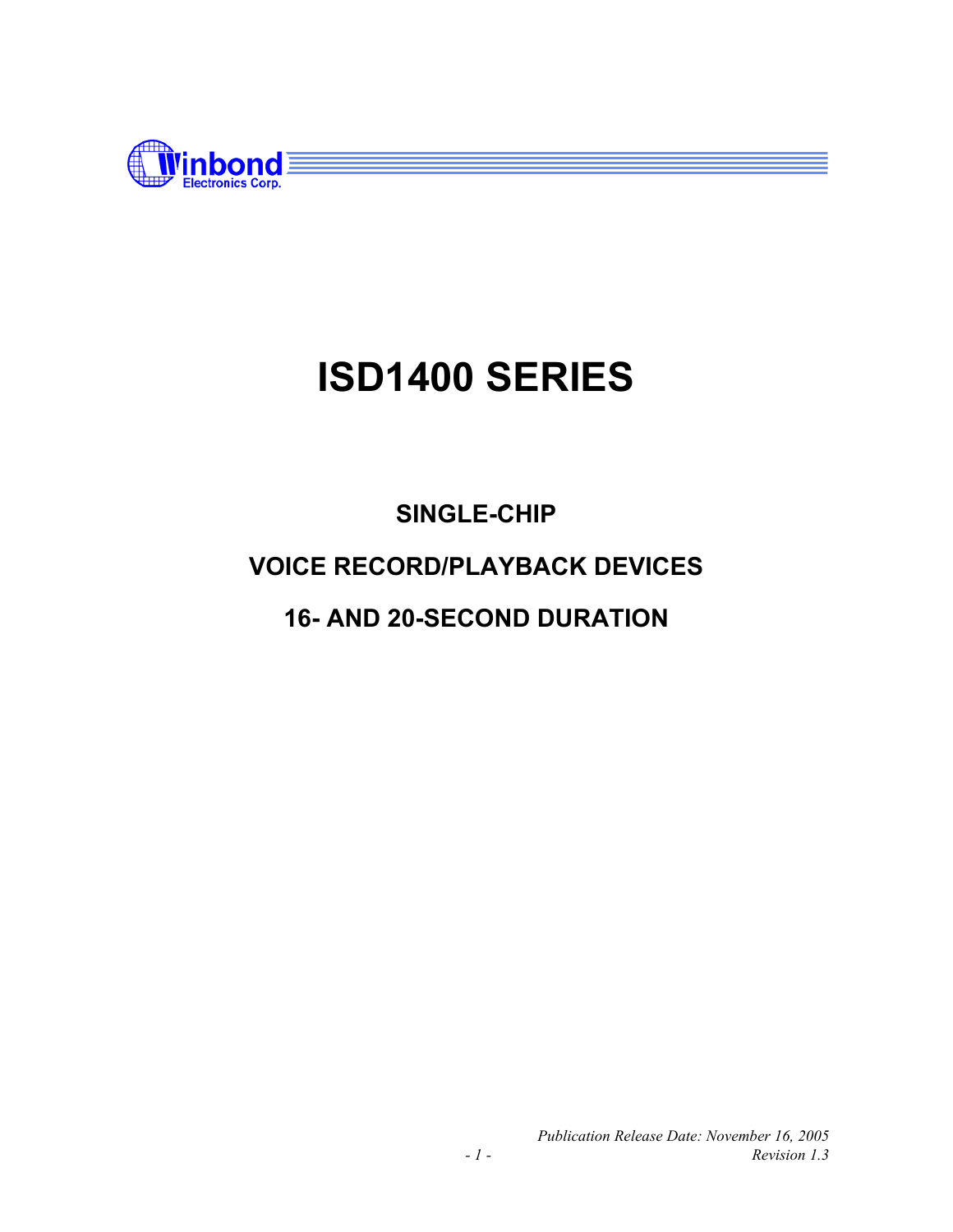

#### **TABLE OF CONTENTS**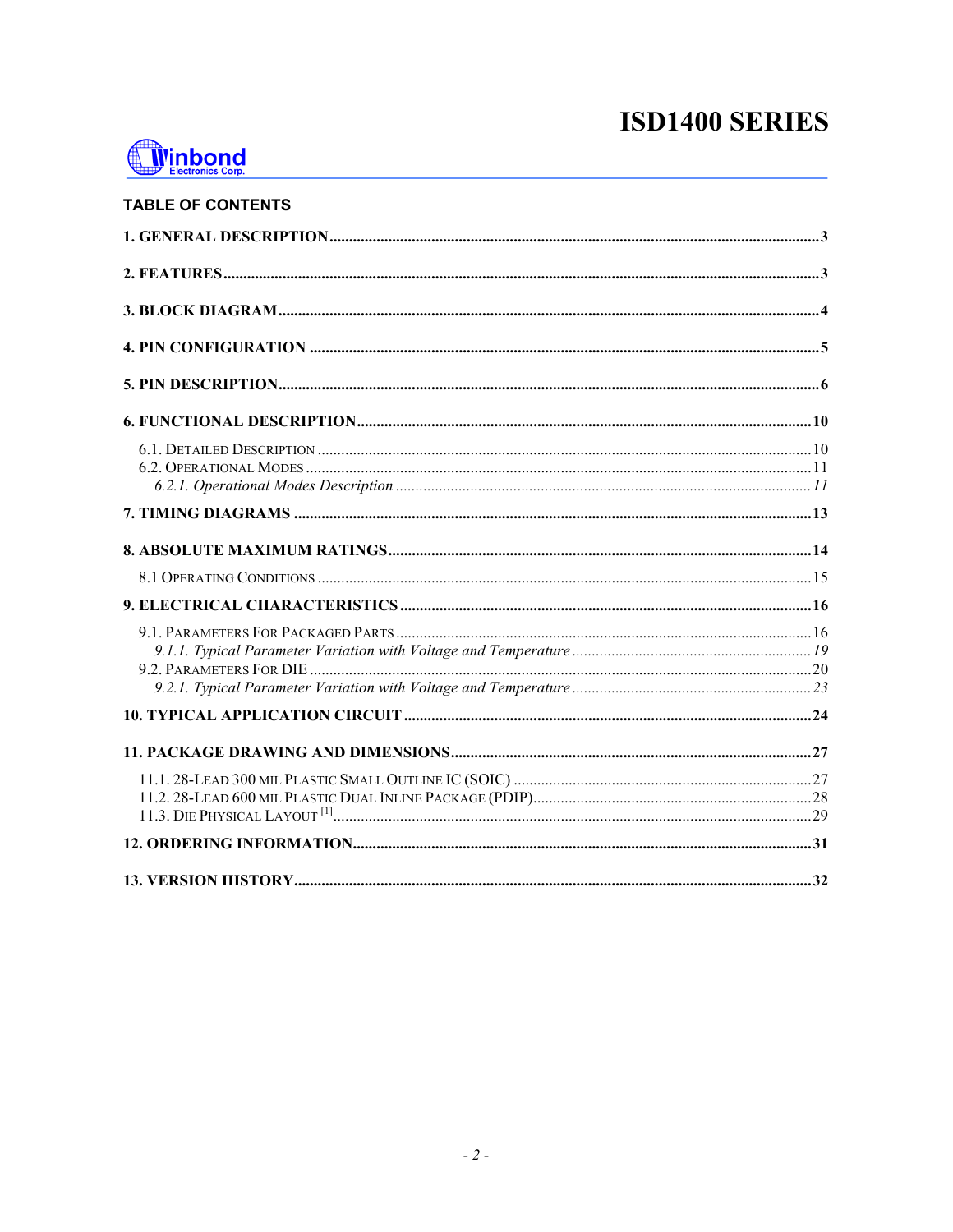

#### **1. GENERAL DESCRIPTION**

Winbond's ISD1400 ChipCorder® series provide high-quality, single-chip, Record/Playback solutions to short-duration messaging applications. The CMOS devices include an on-chip oscillator, microphone preamplifier, automatic gain control, anti-aliasing filter, smoothing filter, and speaker amplifier. A minimum Record/Playback subsystem can be configured with a microphone, a speaker, several passive components, two push buttons and a power source. Recordings are stored into onchip non-volatile memory cells, providing zero-power message storage. This unique, single-chip solution is made possible through Winbond's patented Multi-Level Storage (MLS) technology. Voice and audio signals are stored directly into memory in their natural form, providing high-quality, solidstate voice reproduction.

#### **2. FEATURES**

- Single +5 volt power supply
- Duration: 14 and 20 seconds.
- Easy-to-use single-chip, voice record/playback solution
- High-quality, natural voice/audio reproduction
- Manual switch or microcontroller compatible Playback can be edge- or level-activated
- Directly cascadable for longer durations
- Automatic power-down (push-button mode)
	- $\circ$  Standby current 1  $\mu$ A (typical)
- Zero-power message storage
	- o Eliminates battery backup circuits
- Fully addressable to handle multiple messages
- 100-year message retention (typical)
- 100,000 record cycles (typical)
- On-chip oscillator
- Programmer support for play-only applications
- Packaged types: Leaded and Lead-Free
- Available in die, PDIP and SOIC
- Temperature:
	- $\circ$  Commercial Packaged unit : 0°C to 70°C, Die : 0°C to 50°C
	- o Industrial Packaged unit : -40 $\degree$ C to 85 $\degree$ C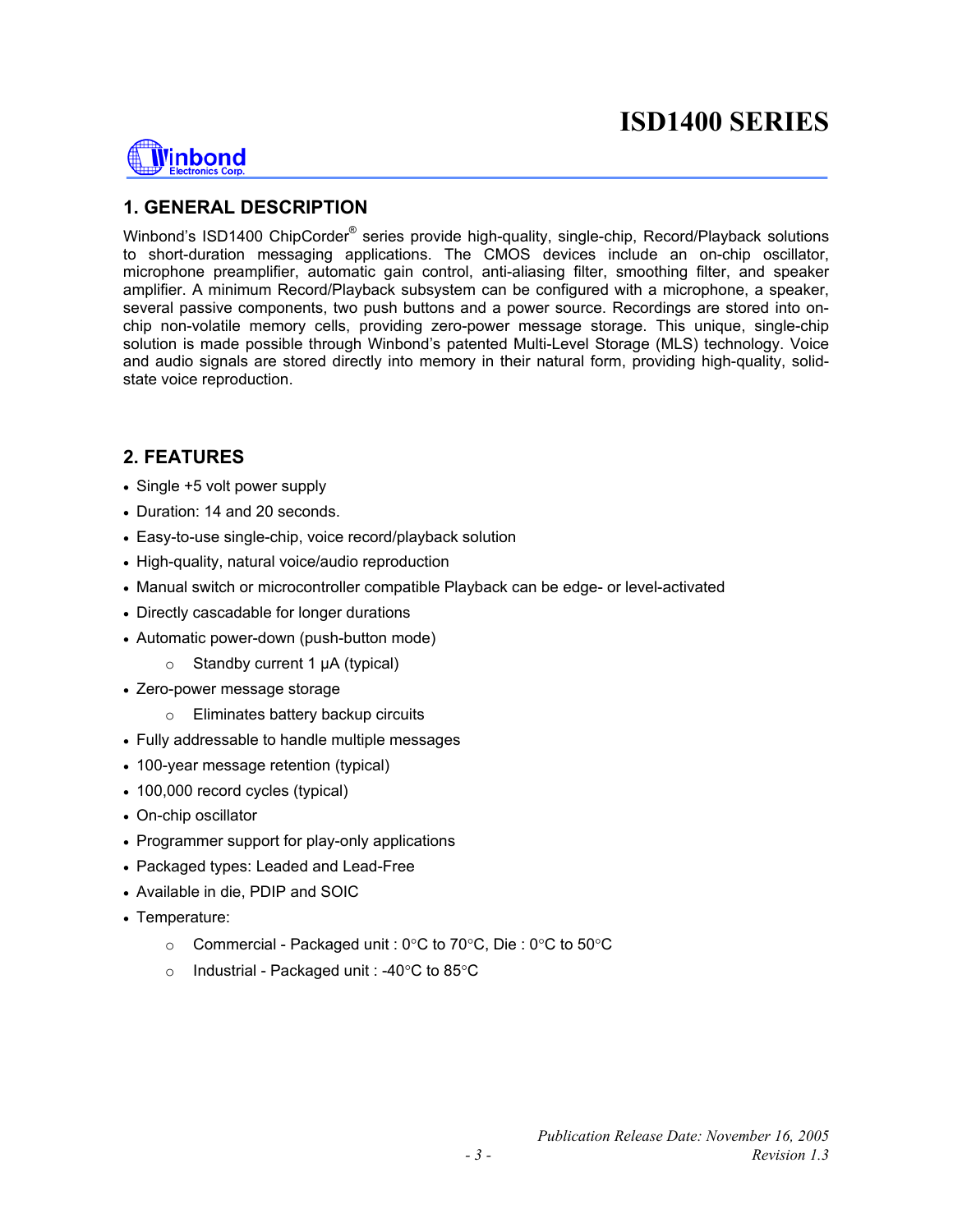

#### **3. BLOCK DIAGRAM**

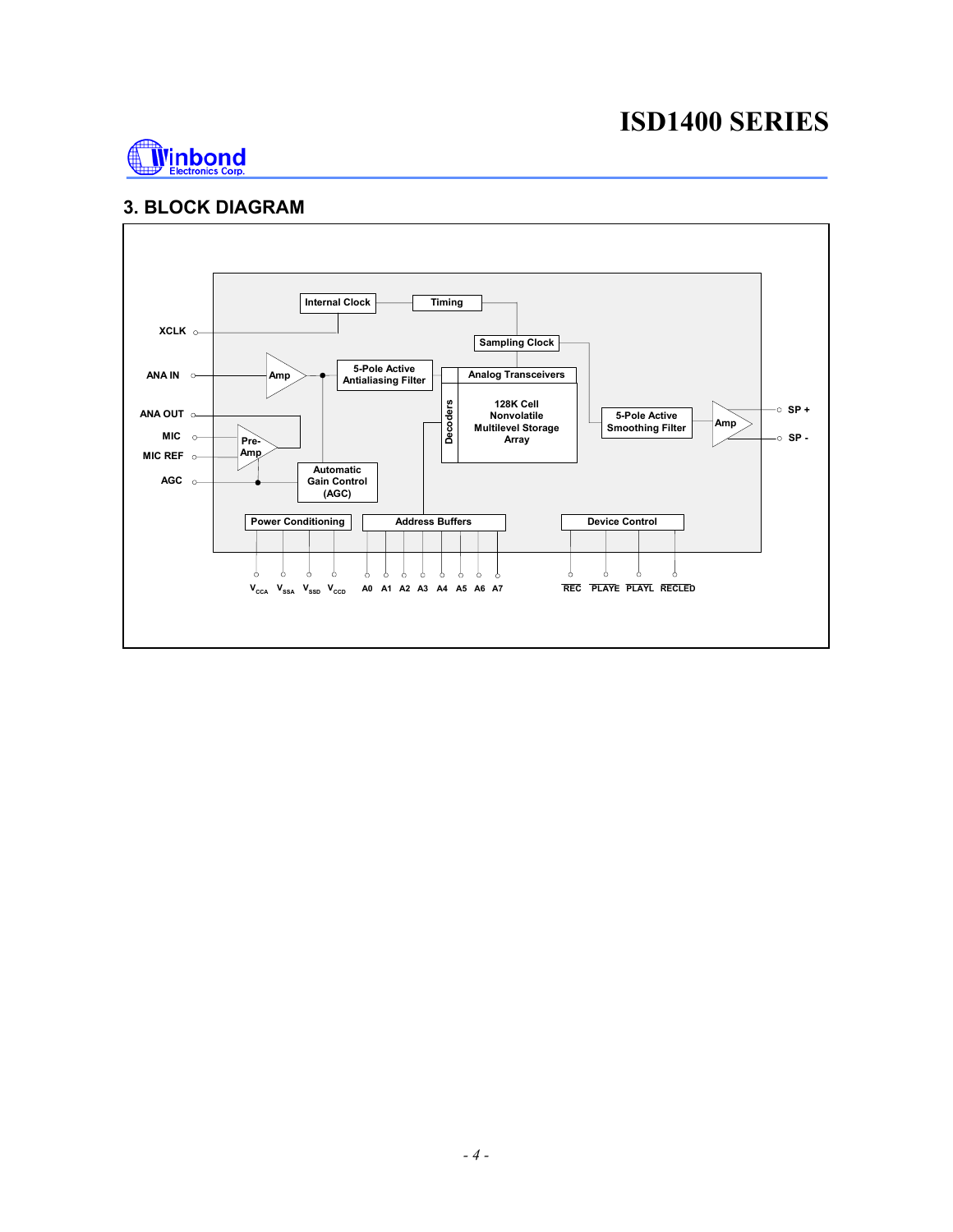

#### **4. PIN CONFIGURATION**



Note: NC means must be No connect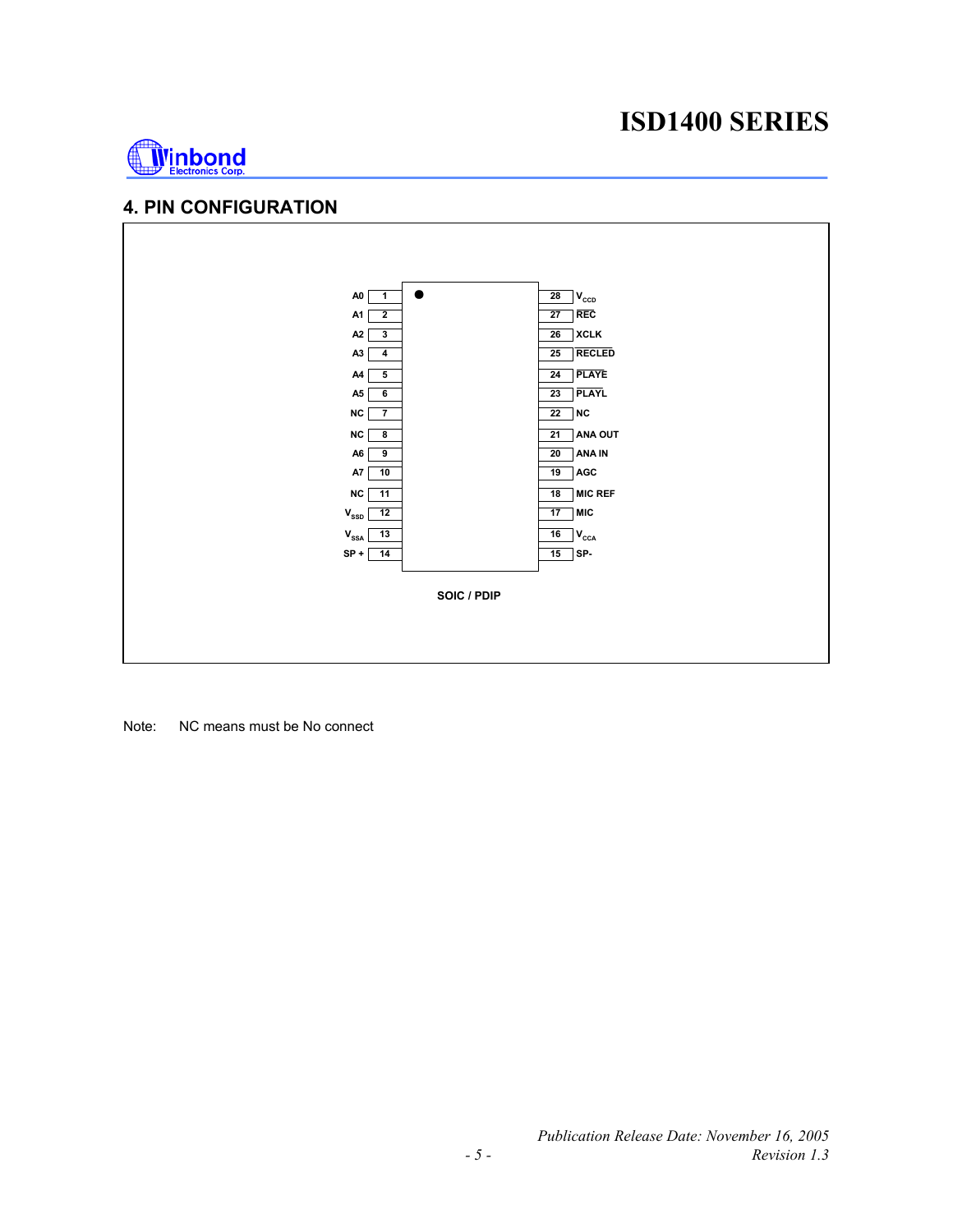

#### **5. PIN DESCRIPTION**

| <b>PIN NAME</b>                     | <b>PIN NO</b> | <b>FUNCTION</b>                                                                                                                                                                                                                                                                                                                                                                                                                                                                                                                                                                                                                                             |
|-------------------------------------|---------------|-------------------------------------------------------------------------------------------------------------------------------------------------------------------------------------------------------------------------------------------------------------------------------------------------------------------------------------------------------------------------------------------------------------------------------------------------------------------------------------------------------------------------------------------------------------------------------------------------------------------------------------------------------------|
| A0-A7                               | $1-6, 9, 10$  | Address Inputs: The address inputs have two functions,<br>depending on the level of the two Most Significant Bits (MSB)<br>of the address.                                                                                                                                                                                                                                                                                                                                                                                                                                                                                                                  |
|                                     |               | If either or both of the two MSBs are LOW, the inputs are all<br>interpreted as address bits and are used as the start address<br>for the current record or playback cycle. The address pins are<br>inputs only and do not output internal address information as<br>the operation progresses. Address inputs are latched by the                                                                                                                                                                                                                                                                                                                            |
|                                     |               | falling edge of PLAYE, PLAYL, or REC.                                                                                                                                                                                                                                                                                                                                                                                                                                                                                                                                                                                                                       |
|                                     |               | If both A6 & A7 are HIGH, then the device is in special<br>operational modes. Please refer to operational modes section<br>for details.                                                                                                                                                                                                                                                                                                                                                                                                                                                                                                                     |
| <b>NC</b>                           | 7, 8, 11, 22  | <b>NC: No Connect</b>                                                                                                                                                                                                                                                                                                                                                                                                                                                                                                                                                                                                                                       |
| $V_{SSD}$ , $V_{SSA}$               | 12, 13        | Ground: Similar to $V_{\text{CCA}}$ and $V_{\text{CCD}}$ , the analog and digital<br>circuits internal to the ISD1400 series use separate ground<br>buses to minimize noise. These pins should be tied together<br>as close as possible to the device.                                                                                                                                                                                                                                                                                                                                                                                                      |
| SP+, SP-                            | 14, 15        | Speaker Outputs: The SP+ and SP- pins provide direct drive<br>for loudspeakers with impedances as low as 16 $\Omega$ . A single<br>output may be used, but, for direct-drive loudspeakers, the<br>two opposite-polarity outputs provide an improvement in<br>output power of up to four times over a single-ended<br>connection. Forthermore, when SP+ and SP- are used, a<br>speakercoupling capacitor is not required. A single-ended<br>connection will require an AC-coupling capacitor between the<br>SP pin and the speaker. The speaker outputs are in a high-<br>impedance state during a record cycle, and held at $V_{SSA}$<br>during power down. |
| $V_{\text{CCA}}$ , $V_{\text{CCD}}$ | 16, 28        | <b>Supply Voltage:</b> Analog and digital circuits internal to the<br>ISD1400 series use separate power buses to minimize noise<br>on the chip. These voltage buses are brought out to separate<br>pins on the package and should be tied together as close to<br>the supply as possible. It is important that the power supply<br>be decoupled as close to the package as possible.                                                                                                                                                                                                                                                                        |
| <b>MIC</b>                          | 17            | <b>Microphone:</b> The microphone input transfers its signal to the<br>on-chip preamplifier. An on-chip Automatic Gain Control<br>(AGC) circuit controls the gain of this preamplifier from -15 to<br>24dB. An external microphone should be AC coupled to this<br>pin via a series capacitor. The capacitor value, together with<br>the internal 10 $K\Omega$ resistance on this pin, determines the low-<br>frequency cutoff for the ISD1400 series passband. See<br>Winbond's Application Information for additional information<br>on low-frequency cutoff calculation.                                                                                 |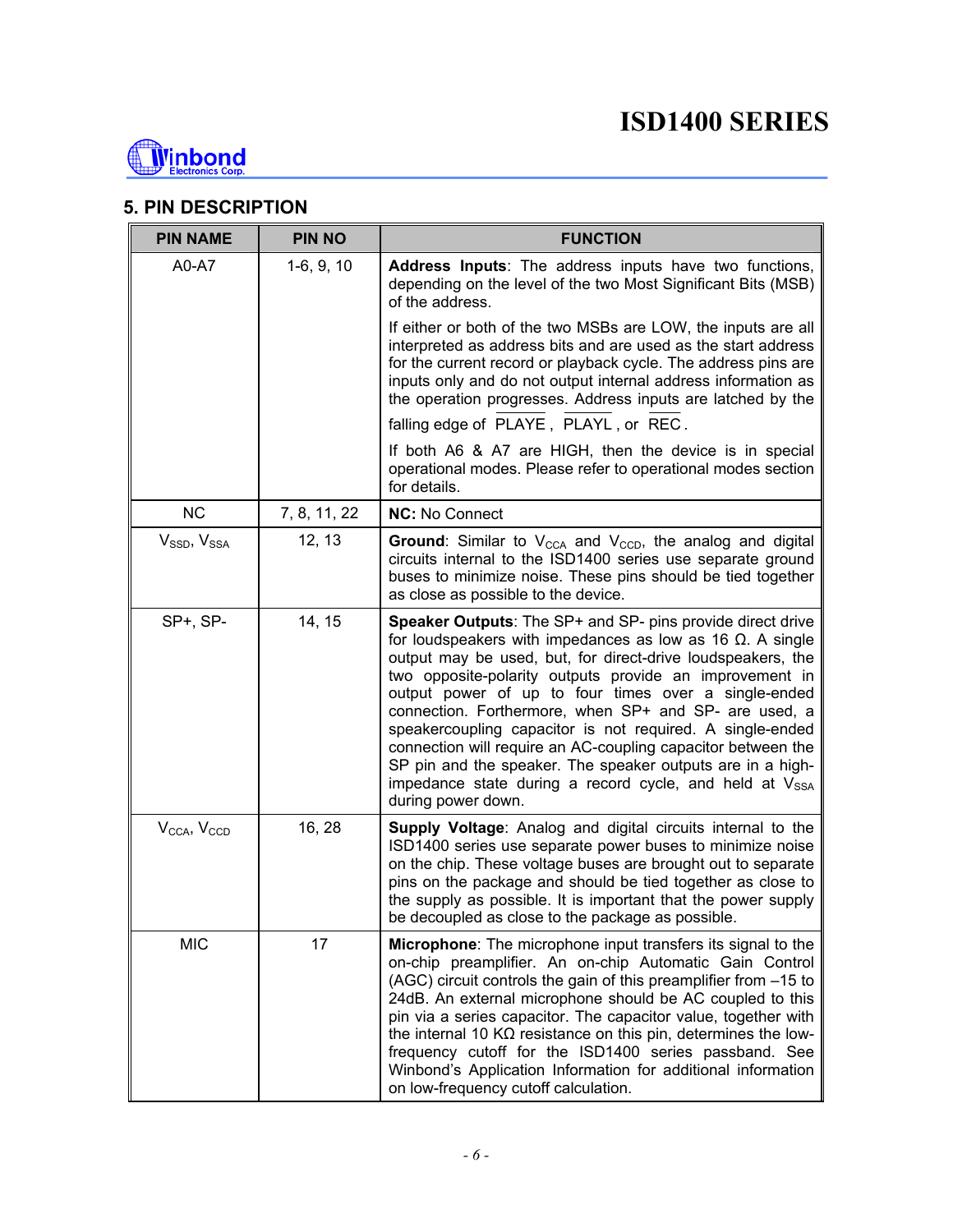

| <b>PIN NAME</b>      | <b>PIN NO</b> | <b>FUNCTION</b>                                                                                                                                                                                                                                                                                                                                                                                                                                                                                                                                                                                                                                                                                                                                                                                                         |
|----------------------|---------------|-------------------------------------------------------------------------------------------------------------------------------------------------------------------------------------------------------------------------------------------------------------------------------------------------------------------------------------------------------------------------------------------------------------------------------------------------------------------------------------------------------------------------------------------------------------------------------------------------------------------------------------------------------------------------------------------------------------------------------------------------------------------------------------------------------------------------|
| <b>MIC REF</b>       | 18            | Microphone Reference: The MIC REF input is the inverting<br>input to the microphone preamplifier. This provides a noise-<br>canceling or common-mode rejection input to the device<br>when connected to a differential microphone.                                                                                                                                                                                                                                                                                                                                                                                                                                                                                                                                                                                      |
| <b>AGC</b>           | 19            | Automatic Gain Control (AGC): The AGC dynamically<br>adjusts the gain of the preamplifier to compensate for the<br>wide range of microphone input levels. The AGC allows the<br>full range of sound, from whispers to loud sounds, to be<br>recorded with minimal distortion. The "attack" time is<br>determined by the time constant of a 5 $K\Omega$ internal resistance<br>and an external capacitor (C6 on the schematic of section 11,<br>Figure 5) connected from the AGC pin to $V_{SSA}$ analog ground.<br>The "release" time is determined by the time constant of an<br>external resistor (R5) and an external capacitor (C6)<br>connected in parallel between the AGC pin and V <sub>SSA</sub> analog<br>ground. Nominal values of 470 $K\Omega$ and 4.7 $\mu$ F give<br>satisfactory results in most cases. |
| <b>ANA IN</b>        | 20            | Analog Input: The analog input pin transfers its signal to the<br>chip for recording. For microphone inputs, the ANA OUT pin<br>should be connected via an external capacitor to the ANA IN<br>pin. This capacitor value, together with the 3.0 $K\Omega$ input<br>impedance of ANA IN, is selected to give additional cutoff at<br>the low-frequency end of the voice passband. If the desired<br>input is derived from a source other than a microphone, the<br>signal can be fed, capacitively coupled, into the ANA IN pin<br>directly.                                                                                                                                                                                                                                                                             |
| ANA OUT              | 21            | Analog Output: This pin provides the preamplifier output to<br>the user. The voltage gain of the preamplifier is determined<br>by the voltage level at the AGC pin.                                                                                                                                                                                                                                                                                                                                                                                                                                                                                                                                                                                                                                                     |
| PLAYL <sup>[2]</sup> | 23            | Playback, Level-Activated: When this input signal is held<br>LOW, a playback cycle is initiated, and playback continues<br>until PLAYL is pulled HIGH, or an EOM marker is detected.<br>The device automatically powers down and enters into                                                                                                                                                                                                                                                                                                                                                                                                                                                                                                                                                                            |
|                      |               | standby mode upon completion of a playback cycle.                                                                                                                                                                                                                                                                                                                                                                                                                                                                                                                                                                                                                                                                                                                                                                       |
| PLAYE <sup>[2]</sup> | 24            | Playback, Edge-Activated: When a LOW-going transition is                                                                                                                                                                                                                                                                                                                                                                                                                                                                                                                                                                                                                                                                                                                                                                |
|                      |               | input to this pin, a playback cycle begins. Taking PLAYE<br>HIGH during a playback cycle will not terminate the current<br>cycle. Playback continues until an EOM is encountered. Upon<br>completion of a playback cycle, the device automatically<br>powers down and enters into standby mode.                                                                                                                                                                                                                                                                                                                                                                                                                                                                                                                         |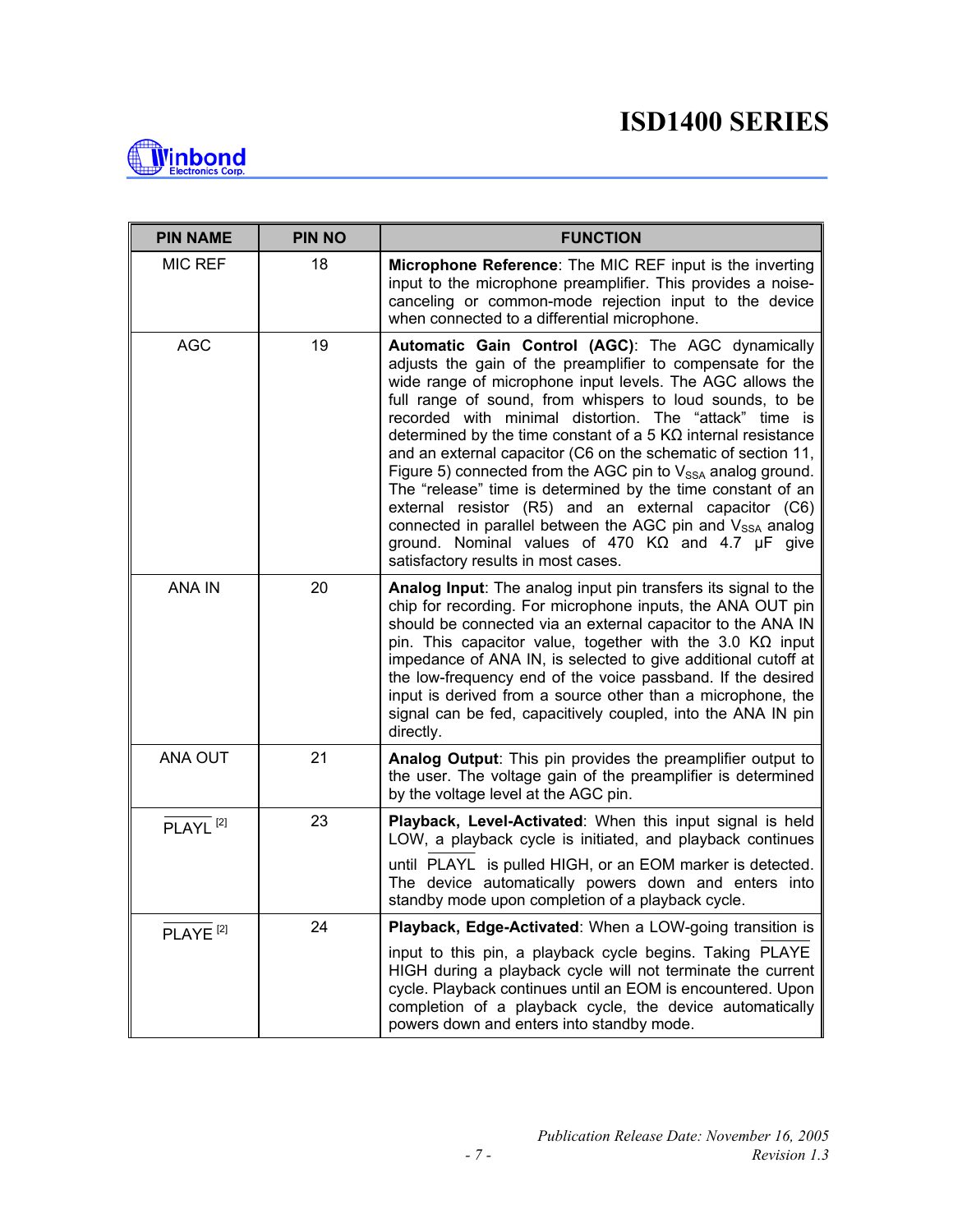

| <b>PIN NAME</b> | <b>PIN NO</b> |                                                                                                                           |                                  | <b>FUNCTION</b>                               |                                                                                                                                                                                                                                                                                                                                                                                                                                                                                                                                                                                                                                                                                                                                                                                                                                                                                        |
|-----------------|---------------|---------------------------------------------------------------------------------------------------------------------------|----------------------------------|-----------------------------------------------|----------------------------------------------------------------------------------------------------------------------------------------------------------------------------------------------------------------------------------------------------------------------------------------------------------------------------------------------------------------------------------------------------------------------------------------------------------------------------------------------------------------------------------------------------------------------------------------------------------------------------------------------------------------------------------------------------------------------------------------------------------------------------------------------------------------------------------------------------------------------------------------|
| <b>RECLED</b>   | 25            | <b>Record LED:</b> The RECLED output is LOW during a record<br>cycle. It can be used to drive an LED to indicate a record |                                  |                                               |                                                                                                                                                                                                                                                                                                                                                                                                                                                                                                                                                                                                                                                                                                                                                                                                                                                                                        |
|                 |               |                                                                                                                           | playback operation.              |                                               | cycle is in progress. In addition, RECLED pulses LOW<br>momentarily when an end-of-message is encountered in a                                                                                                                                                                                                                                                                                                                                                                                                                                                                                                                                                                                                                                                                                                                                                                         |
| <b>XCLK</b>     | 26            |                                                                                                                           | through the XCLK pin as follows: | few percent more than nominal recording time. | <b>External Clock:</b> The input has an internal pull-down device.<br>The ISD1400 is configured at the factory with an internal<br>sampling clock frequency that guarantees its minimum<br>nominal record/playback time. For instance, an ISD1420<br>operating within specification will be observed to always have<br>a minimum of 20 seconds of recording time. The sampling<br>frequency is then maintained to a variation of +2.25 percent<br>over the commercial temperature and operating voltage<br>ranges, while still maintaining the minimum specified<br>recording duration. This will result in some devices having a<br>The Internal clock has a $+5$ percent tolerance over the<br>industrial temperature and voltage range. A regulated power<br>supply is recommended for industrial temperature parts. If<br>greater precision is required, the device can be clocked |
|                 |               |                                                                                                                           |                                  | <b>EXTERNAL CLOCK SAMPLE RATES</b>            |                                                                                                                                                                                                                                                                                                                                                                                                                                                                                                                                                                                                                                                                                                                                                                                                                                                                                        |
|                 |               |                                                                                                                           | <b>Part Number</b>               | <b>Sample Rate</b>                            | <b>Required Clock</b>                                                                                                                                                                                                                                                                                                                                                                                                                                                                                                                                                                                                                                                                                                                                                                                                                                                                  |
|                 |               |                                                                                                                           | ISD1416                          | 8.0 kHz                                       | 1024 kHz                                                                                                                                                                                                                                                                                                                                                                                                                                                                                                                                                                                                                                                                                                                                                                                                                                                                               |
|                 |               |                                                                                                                           | <b>ISD1420</b>                   | $6.4$ kHz                                     | 819.2 kHz                                                                                                                                                                                                                                                                                                                                                                                                                                                                                                                                                                                                                                                                                                                                                                                                                                                                              |
|                 |               | ground.                                                                                                                   |                                  |                                               | These recommended clock rates should not be varied<br>because the antialiasing and smoothing filters are fixed, and<br>aliasing problems can occur if the sample rate differs from the<br>one recommended. The duty cycle on the input clock is not<br>critical, as the clock is immediately divided by two. If the<br>XCLK is not used, this input must be connected to                                                                                                                                                                                                                                                                                                                                                                                                                                                                                                               |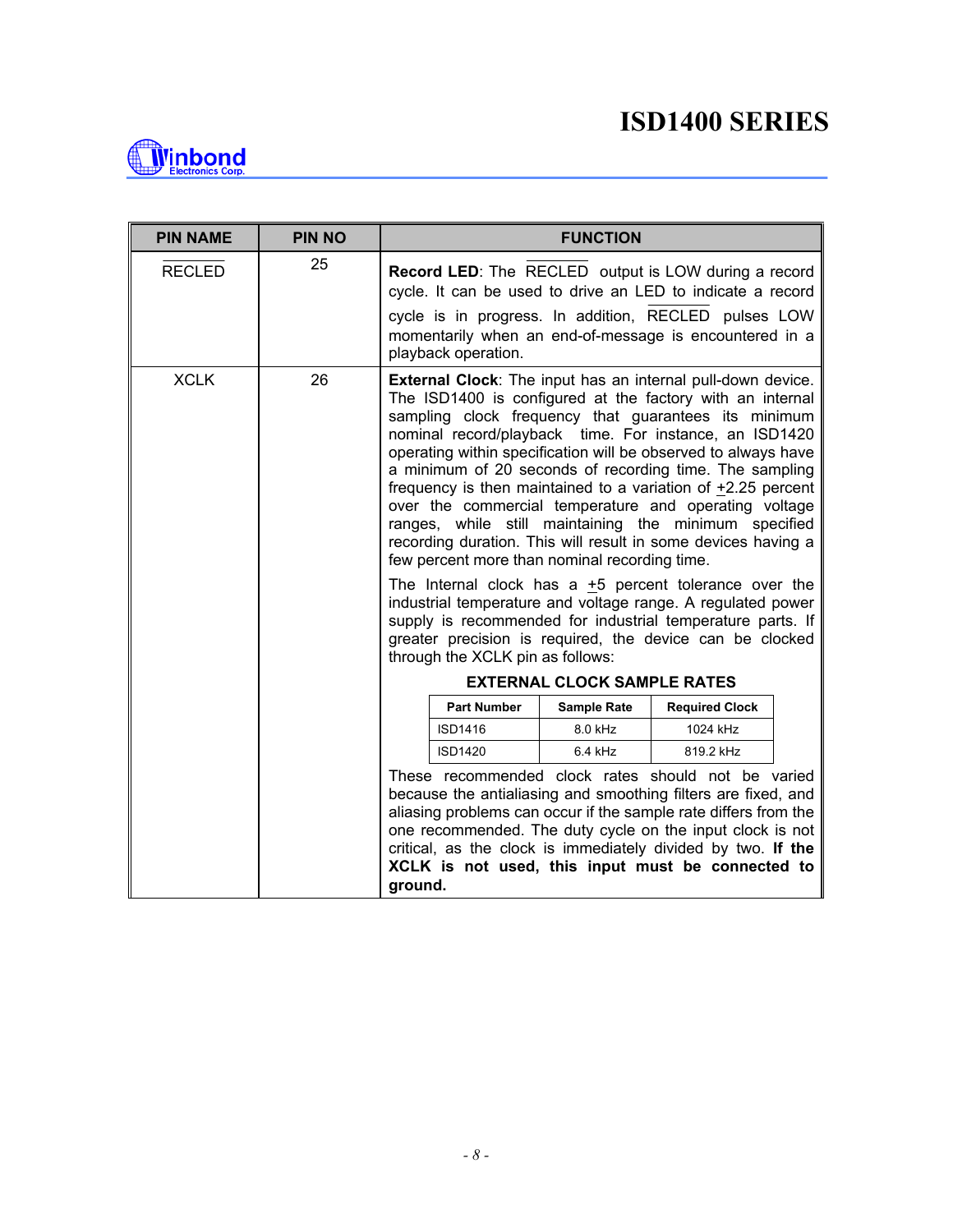

| <b>PIN NAME</b> | <b>PIN NO</b> | <b>FUNCTION</b>                                                                                                                                                        |
|-----------------|---------------|------------------------------------------------------------------------------------------------------------------------------------------------------------------------|
| <b>REC</b>      | 27            | <b>Record Input:</b> The REC input is an active-LOW record                                                                                                             |
|                 |               | signal. The device records whenever REC is LOW. This<br>signal must remain LOW for the duration of the recording.                                                      |
|                 |               | REC takes precedence over either playback (PLAYE or                                                                                                                    |
|                 |               | PLAYL) signal. If REC is pulled LOW during a playback<br>cycle, the playback immediately ceases and recording<br>begins.                                               |
|                 |               | A record cycle is completed when REC is pulled HIGH or<br>the memory space is filled.                                                                                  |
|                 |               | And end-of-message marker (EOM) is internally recorded,<br>enabling a subsequent playback cycle to terminate<br>appropriately. The device automatically powers down to |
|                 |               | standby mode when REC goes HIGH.                                                                                                                                       |

Notes:

- $[1]$  The  $\overline{REC}$  signal is debounced for 50 ms on the rising edge to prevent a false retriggering from a pushbutton switch.
- [2] During playback, if either PLAYE or PLAYL is held LOW during EOM or OVF, the device will still enter into standby mode and the internal oscillator and timing generator will stop. However, the rising
	- edge of PLAYE and PLAYL are not debounced and any subsequent falling edge (particularly switch bounce) present on the input pins will initiate another playback.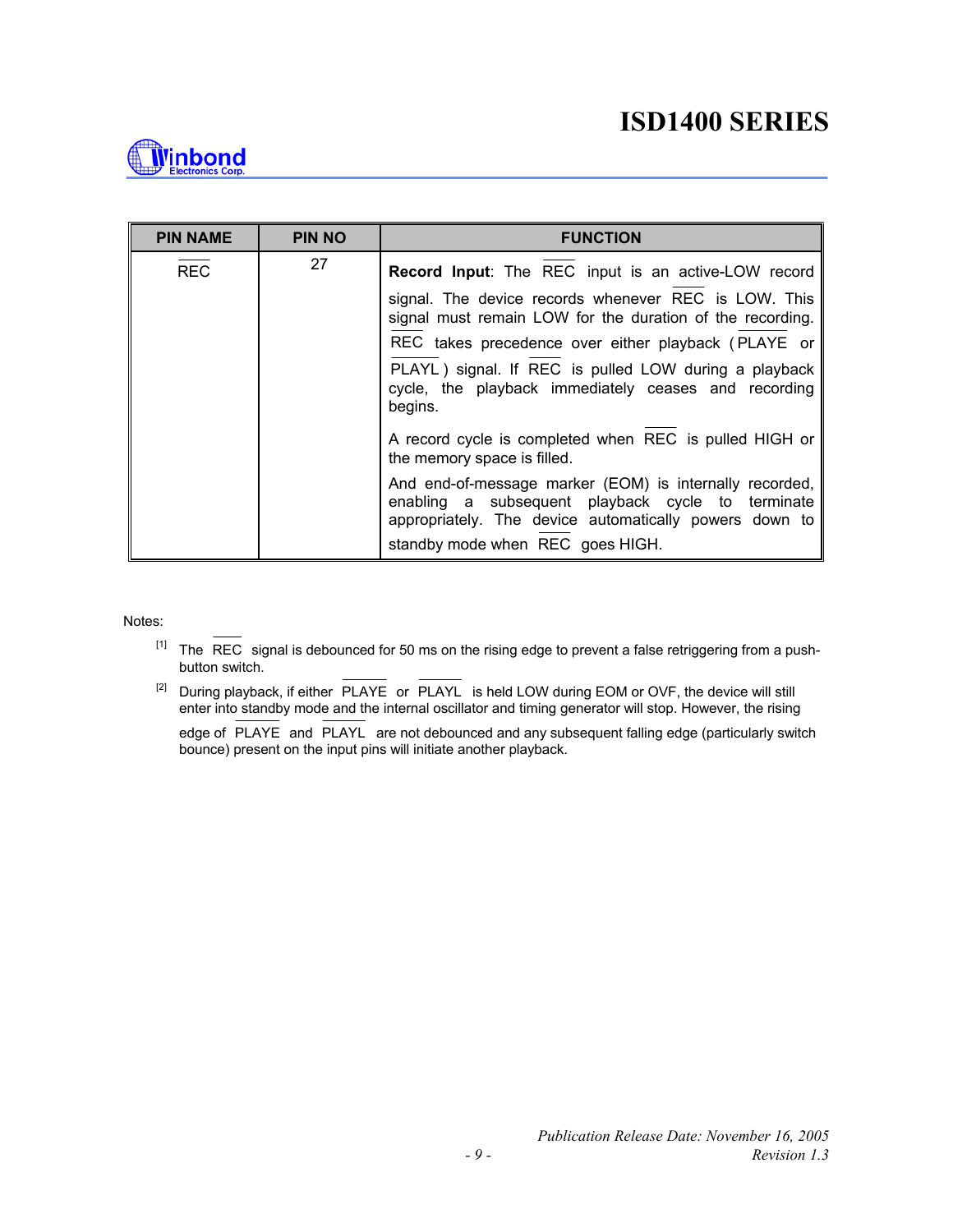

#### **6. FUNCTIONAL DESCRIPTION**

#### **6.1. DETAILED DESCRIPTION**

#### **Speech/Sound Quality**

The Winbond's ISD1400 series offer 6.4 and 8.0 kHz sampling frequencies, allowing the user a choice of speech quality options. The speech samples are stored directly into on-chip non-volatile memory without the digitization and compression associated with other solutions. Direct analog storage provides a very true, natural sounding reproduction of voice, music, tones, and sound effects not available with most solidstate digital solutions.

#### **Duration**

To meet end system requirements, the ISD1400 series offer single-chip solutions at 16 and 20 seconds.

| <b>Part Number</b> | <b>Duration</b><br>(Seconds) | <b>Input Sample</b><br>Rate (kHz) | <b>Typical Filter Pass</b><br>Band* (kHz) |
|--------------------|------------------------------|-----------------------------------|-------------------------------------------|
| <b>ISD1416</b>     | 16                           | 8.0                               | 3.3                                       |
| <b>ISD1420</b>     | 20                           | 6.4                               | 2.6                                       |

#### **TABLE 1: ISD1400 SERIES SUMMARY**

\* 3dB roll-off-point

#### **EEPROM Storage**

One of the benefits of Winbond's ChipCorder® technology is the use of on-chip non-volatile memory, providing zero-power message storage. The message is retained for up to 100 years typically without power. In addition, the device can be re-recorded typically over 100,000 times.

#### **Basic Operation**

The ISD1400 ChipCorder<sup>®</sup> series are controlled by a single control signal, REC, PLAYE (edgeactivated playback) or PLAYL (level-activated playback). The ISD1400 parts are configured for simplicity of design in a single/multiple-message application. Using the address lines will allow multiple message applications.

#### **Automatic Power-Down Mode**

At the end of a playback or record cycle, the ISD1400 series automatically return to a low-power standby mode, consuming typically 0.5 µA. After a playback cycle, the device powers down automatically at the end of the message. After a record cycle, the device powers down immediately after REC is pulled to HIGH.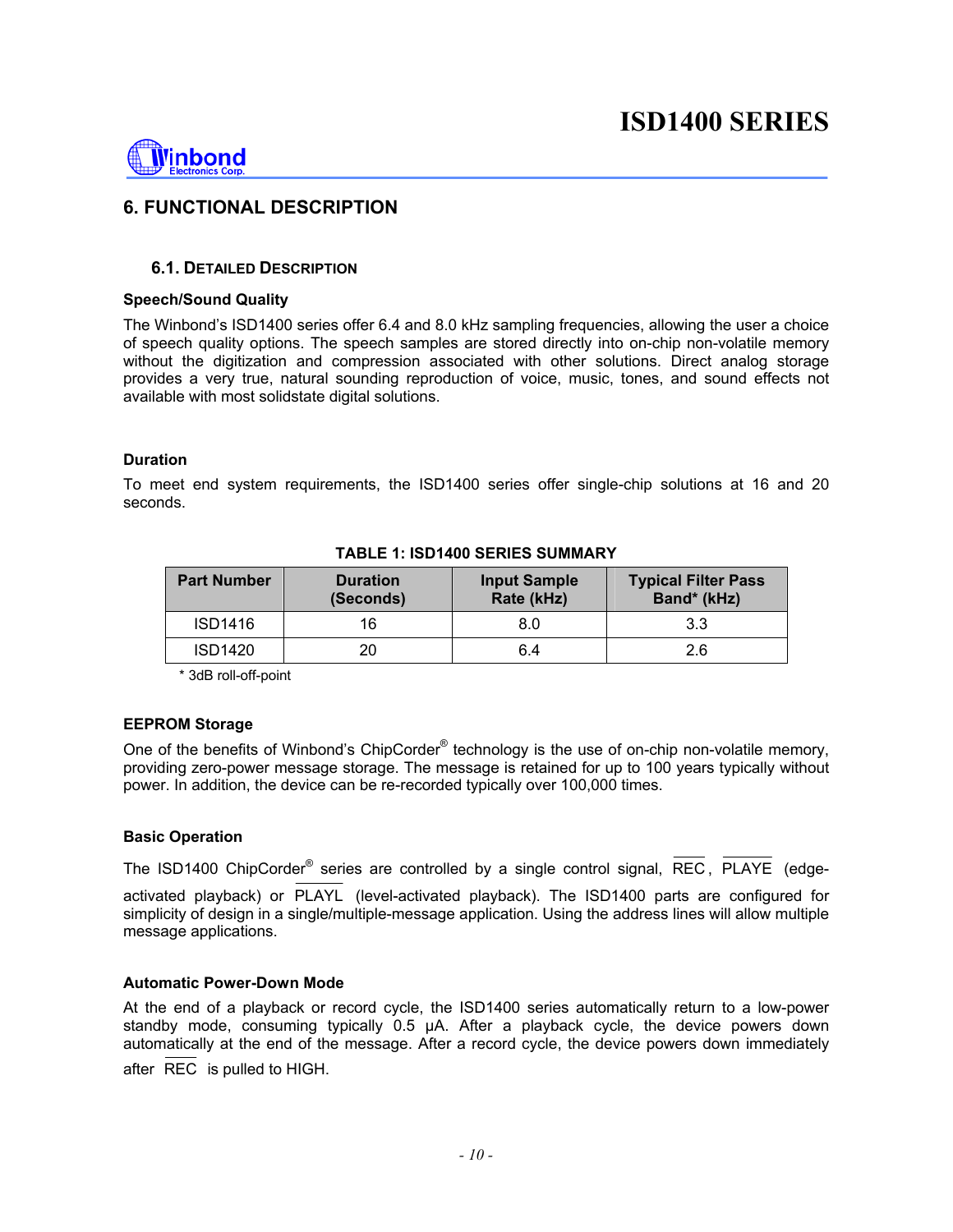

#### **Addressing**

In addition to providing single message application, the ISD1400 series provide a full addressing capability.

The ISD1400 series have 160 distinct addressable segments, providing the below resolutions. See Application Information for ISD1400 address tables.

| <b>Part Number</b> | <b>Minimum Duration (Seconds)</b> |
|--------------------|-----------------------------------|
| ISD1416            | $100 \text{ ms}$                  |
| ISD1420            | $125 \text{ ms}$                  |

#### **TABLE 2: DEVICE PLAYBACK/RECORD DURATIONS**

#### **6.2. OPERATIONAL MODES**

The ISD1400 series have several built-in operational modes providing maximum functionality with a minimal additional components. The operational modes use the address pins, but are mapped to outside the normal address range. When the two Most Significant Bits (MSBs), A6 and A7, are HIGH, the remaining address signals are interpreted as mode bits and not as address bits. Therefore, operational modes and direct addressing are not compatible and cannot be used simultaneously.

There are two important considerations for using operational modes. Firstly, all operations begin initially at address 0, which is the beginning address. Later operations can begin at other address locations, depending on the operational mode(s) chosen. In addition, the address pointer is reset to 0 when the device is changed from record to playback but not from playback to record when A4 is HIGH in Operational Mode.

Secondly, an Operational Mode is executed when any of the control inputs, PLAYE , PLAYL or

REC , goes LOW and the two MSBs are HIGH. This Operational Mode remains in effect until the next LOW-going control input signal, at which point the current address/mode levels are sampled and executed.

#### **6.2.1. Operational Modes Description**

The Operational Modes can be used in conjunction with a microcontroller, or they can be hardwired to provide the desired system operation.

#### **A0 – Message Cueing**

Message Cueing allows the user to skip through messages, without knowing the actual physical addresses of each message. Each LOW pulse causes the internal address pointer to skip to the next message. This mode is used for playback only and typically used with the A4 Operational Mode.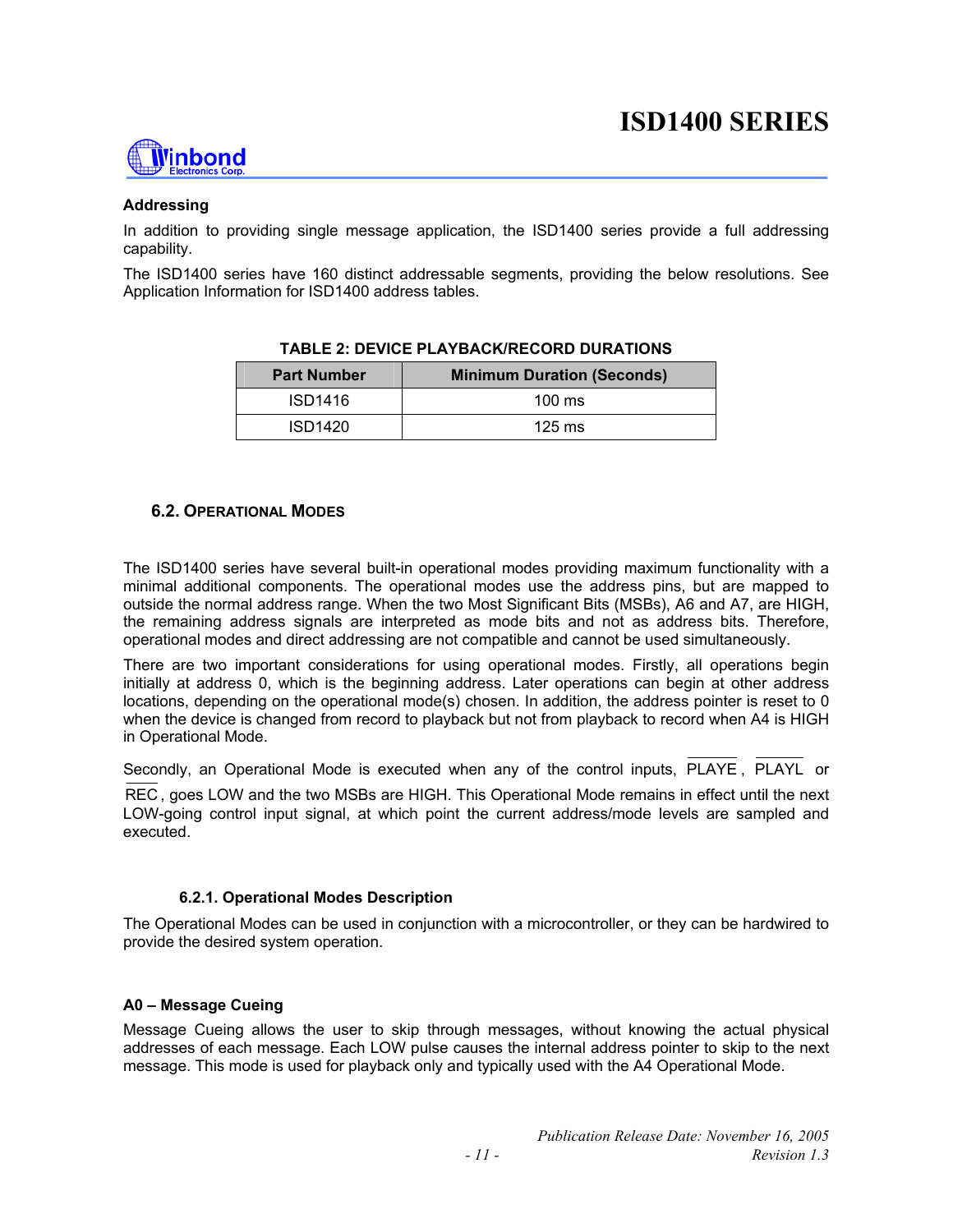## Vinbond

#### **A1 – Delete EOM Markers**

The A1 Operational Mode allows recording messages sequentially and playback as a single message with only one EOM set at the end of the final message.

#### **A2 – Unused**

#### **A3 – Message Looping**

The A3 Operational Mode allows repeating playback a message continuously from the beginning of the memory. A message can completely fill the ISD1400 device and will loop from beginning to end. Pulsing PLAYE will start the playback and pulsing PLAYL will end the playback.

#### **A4 – Consecutive Addressing**

During normal operation, the address pointer will reset when a message is played through to an EOM marker. The A4 Operational Mode inhibits the address pointer reset, allowing messages to be recorded or played back consecutively. When the device is in a static state; i.e., not recording or playback, momentarily taking this pin LOW will reset the address counter to zero.

#### **A5 – Unsued**

l

| <b>Mode</b>    | <b>Function</b>           | <b>Typical Use</b>                                    | Jointly Compatible <sup>[1]</sup> |
|----------------|---------------------------|-------------------------------------------------------|-----------------------------------|
| A0             | Message cueing            | Fast-forward through messages                         | A4                                |
| A <sub>1</sub> | Delete EOM markers        | Position EOM marker at the end of<br>the last message | A3, A4                            |
| A2             | Unused                    |                                                       |                                   |
| A <sub>3</sub> | Looping                   | Continuous playback from Address 0                    | A <sub>1</sub>                    |
| A4             | Consecutive<br>addressing | Record/playback multiple consecutive<br>messages      | A0, A1                            |
| A5             | Unused                    |                                                       |                                   |

#### **TABLE 3: OPERATIONAL MODES**

 $1$  Additional Operational Modes can be used simultaneously with the given mode.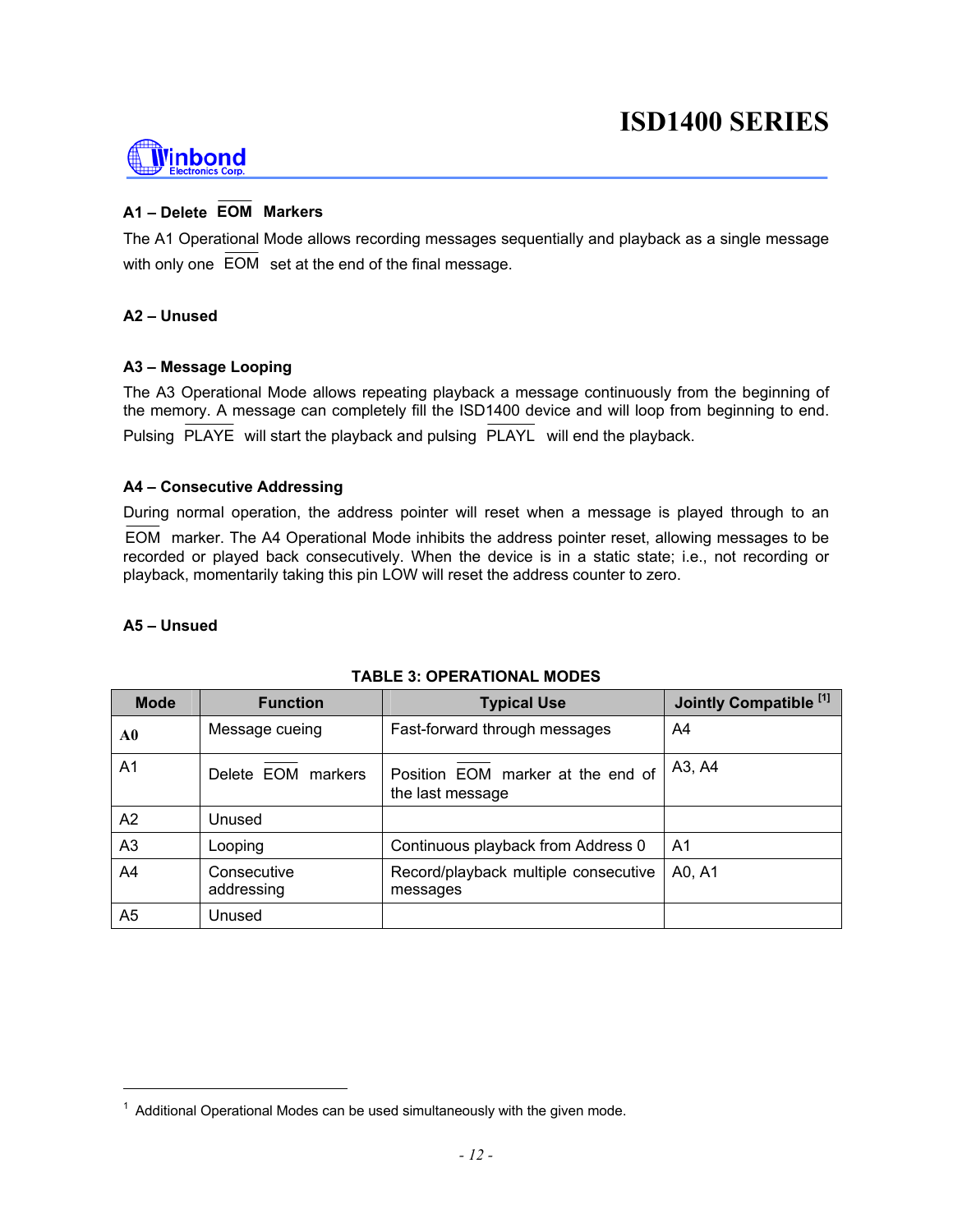

#### **7. TIMING DIAGRAMS**



#### **FIGURE 1: RECORD**



**FIGURE 2: PLAYBACK**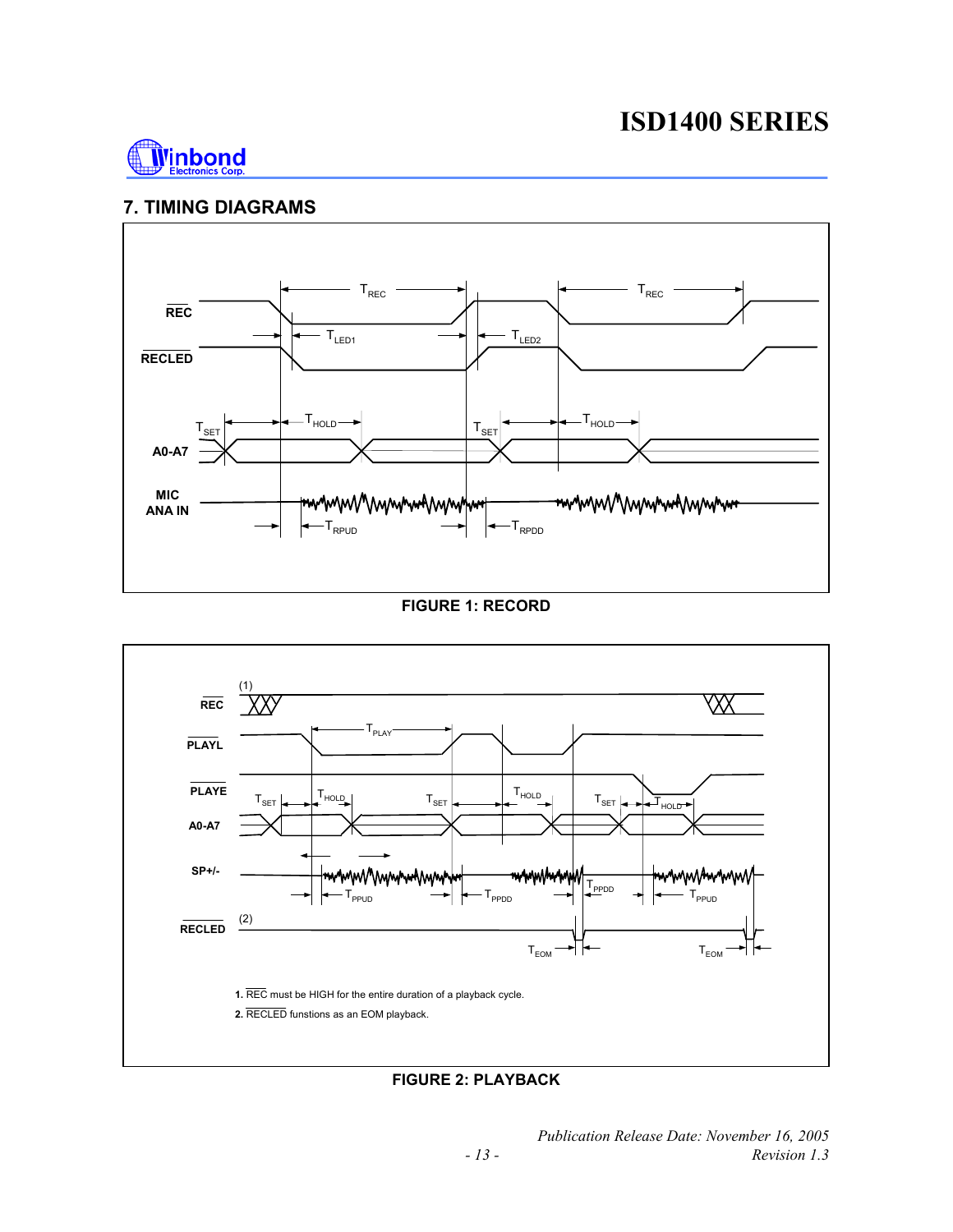

l

### **8. ABSOLUTE MAXIMUM RATINGS2**

| <b>CONDITIONS</b>                                                             | <b>VALUES</b>                            |
|-------------------------------------------------------------------------------|------------------------------------------|
| Junction temperature                                                          | $150^{\circ}$ C                          |
| Storage temperature range                                                     | -65 $^{\circ}$ C to +150 $^{\circ}$ C    |
| Voltage applied to any pin                                                    | $(V_{SS} - 0.3V)$ to $(V_{CC} + 0.3V)$   |
| $\parallel$ Voltage applied to any pin (Input current limited to $\pm 20$ mA) | $(V_{SS} - 1.0 V)$ to $(V_{CC} + 1.0 V)$ |
| Lead temperature (Soldering – 10sec)                                          | $300^{\circ}$ C                          |
| $\parallel$ V <sub>cc</sub> – V <sub>ss</sub>                                 | $-0.3V$ to $+7.0V$                       |

#### **TABLE 4: ABSOLUTE MAXIMUM RATINGS (PACKAGED PARTS)**

#### **TABLE 5: ABSOLUTE MAXIMUM RATINGS (DIE)**

| <b>CONDITIONS</b>                                                 | <b>VALUES</b>                          |
|-------------------------------------------------------------------|----------------------------------------|
| Junction temperature                                              | $150^{\circ}$ C                        |
| Storage temperature range                                         | $-65^{\circ}$ C to $+150^{\circ}$ C    |
| Voltage applied to any pad                                        | $(V_{SS} - 0.3V)$ to $(V_{CC} + 0.3V)$ |
| Voltage applied to any pad (Input current limited to $\pm 20$ mA) | $(V_{SS} - 1.0V)$ to $(V_{CC} + 1.0V)$ |
| Lead Temperature (soldering 10 seconds)                           | $330^\circ$ C                          |
| $V_{\rm CC} - V_{\rm SS}$                                         | $-0.3V$ to $+7.0V$                     |

 $2$  Stresses above those listed may cause permanent damage to the device. Exposure to the absolute maximum ratings may affect device reliability and performance. Functional operation is not implied at these conditions.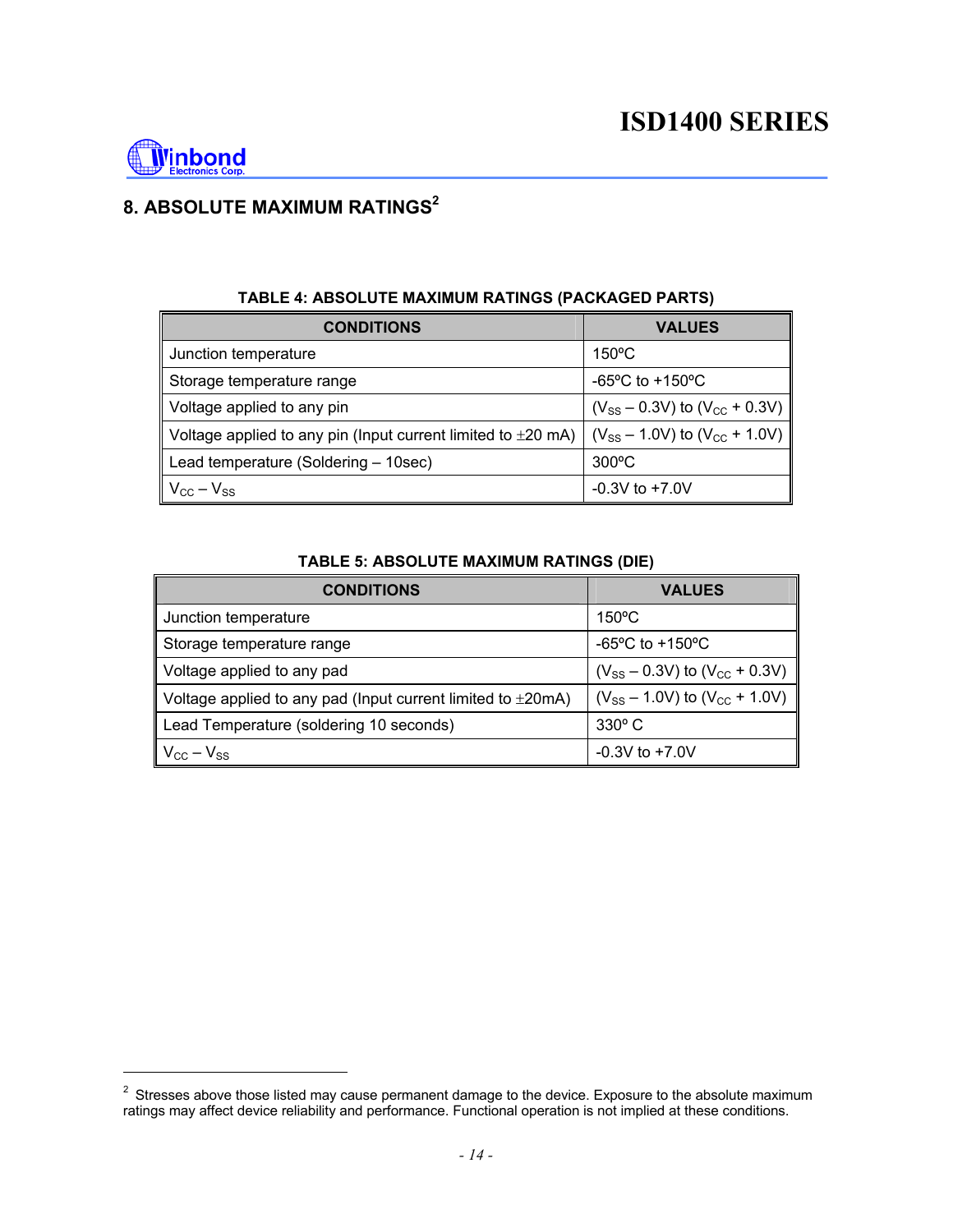

#### **8.1 OPERATING CONDITIONS**

| <b>CONDITIONS</b>                                         | <b>VALUES</b>                                        |
|-----------------------------------------------------------|------------------------------------------------------|
| Commercial operating temperature range (Case temperature) | $0^{\circ}$ C to +70 $^{\circ}$ C                    |
| Industrial operating temperature (Case temperature)       | -40 $\mathrm{^{\circ}C}$ to +85 $\mathrm{^{\circ}C}$ |
| Supply voltage $(V_{CC})$ <sup>[1]</sup>                  | $+4.5V$ to $+5.5V$                                   |
| Ground voltage $(V_{SS})^{[2]}$                           | 0V                                                   |

#### **TABLE 6: OPERATING CONDITIONS (PACKAGED PARTS)**

#### **TABLE 7: OPERATING CONDITIONS (DIE)**

| <b>CONDITIONS</b>                        | <b>VALUES</b>                     |
|------------------------------------------|-----------------------------------|
| Commercial operating temperature range   | $0^{\circ}$ C to +50 $^{\circ}$ C |
| Supply voltage $(V_{CC})$ <sup>[1]</sup> | $+4.5V$ to $+6.5V$                |
| Ground voltage $(V_{SS})^{[2]}$          | 0V                                |

 $^{[1]}$   $V_{CC}$  =  $V_{CCA}$  =  $V_{CCD}$  ${}^{[2]}V_{\rm SS} = V_{\rm SSA} = V_{\rm SSD}$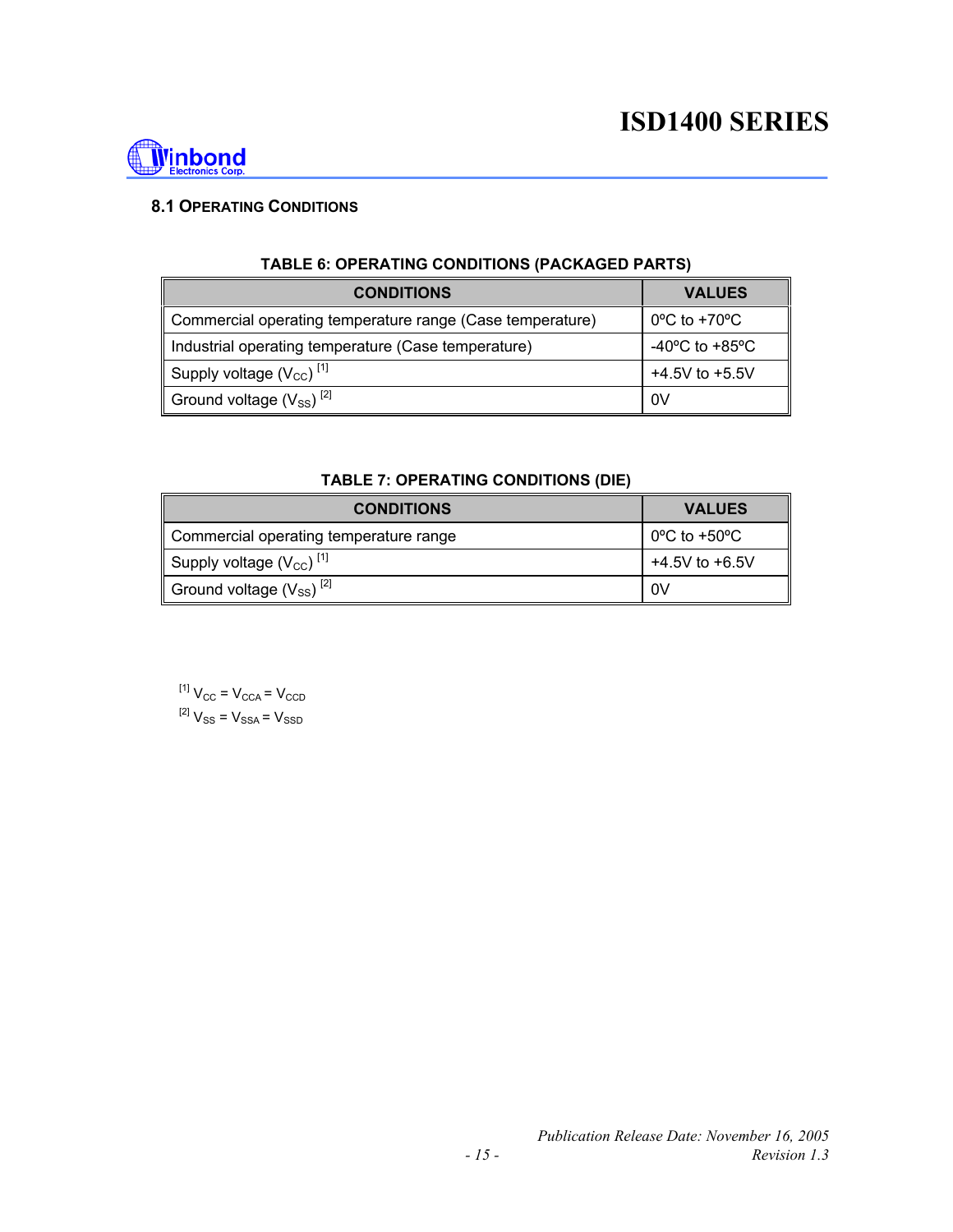

#### **9. ELECTRICAL CHARACTERISTICS**

#### **9.1. PARAMETERS FOR PACKAGED PARTS**

| <b>PARAMETERS</b>                   | <b>SYMBOLS</b>           | MIN <sup>[2]</sup> | $TYP^{[1]}$ | $MAX^{[2]}$ | <b>UNITS</b> | <b>CONDITIONS</b>                                           |
|-------------------------------------|--------------------------|--------------------|-------------|-------------|--------------|-------------------------------------------------------------|
| Input Low Voltage                   | $V_{IL}$                 |                    |             | 0.8         | V            |                                                             |
| Input High Voltage                  | V <sub>IH</sub>          | 2.4                |             |             | $\vee$       |                                                             |
| <b>Output Low Voltage</b>           | $V_{OL}$                 |                    |             | 0.4         | $\vee$       | $I_{OL} = 4.0$ mA                                           |
| Output High Voltage                 | $V_{OH}$                 | 2.4                |             |             | V            | $I_{OH} = -1.6$ mA                                          |
| $V_{\text{CC}}$ Current (Operating) | $I_{\rm CC}$             |                    | 15          | 30          | mA           | $V_{\rm CC}$ = 5.5 $V^{[3]}$ ,<br>$R_{\text{EXT}} = \infty$ |
| V <sub>cc</sub> Current (Standby)   | $I_{SB}$                 |                    | 0.5         | 10          | μA           | [3] [4]                                                     |
| Input Leakage Current               | Ι'n.                     |                    |             | ±1          | μA           |                                                             |
| Input Current HIGH w/Pull<br>Down   | $I_{ILPD}$               |                    |             | 130         | μA           | Force $V_{CC}$ <sup>[5]</sup>                               |
| Output Load Impedance               | $R_{EXT}$                | 16                 |             |             | Ω            | Speaker Load                                                |
| Preamp IN Input<br>Resistance       | $R_{MIC}$                | 4                  | 9           | 17          | KΩ           | Pins 17, 18                                                 |
| <b>ANA IN Input Resistance</b>      | $R_{ANA IN}$             | 2.5                | 3           | 5           | $K\Omega$    |                                                             |
| Preamp Gain 1                       | $A_{PRE1}$               | 20                 | 23          | 26          | dВ           | $AGC = 0.0V$                                                |
| Preamp Gain 2                       | A <sub>PRE2</sub>        |                    | $-45$       | $-15$       | dB           | $AGC = 2.5V$                                                |
| ANA IN to SP+/- Gain                | $A_{APP}$                | 20                 | 22          | 25          | dB           |                                                             |
| <b>AGC Output Resistance</b>        | $R_{\rm AGC}$            | 2.5                | 5           | 9.5         | KΩ           |                                                             |
| Preamp Out Source                   | <b>I</b> <sub>PREH</sub> |                    | $-2$        |             | mA           | $@V_{OUT} = 1.0V$                                           |
| Preamp In Sink                      | <b>I</b> PREL            |                    | 0.5         |             | mA           | $@V_{OUT} = 2.0V$                                           |

#### **TABLE 8: DC PARAMETERS**

[1] Typical values  $@T_A = 25^\circ$  and 5.0V.

[2] All Min/Max limits are guaranteed by Winbond via electronical testing or characterization. Not all specifications are 100 percent tested.

- [3]  $V_{\text{CCA}}$  and  $V_{\text{CCD}}$  connected together.
- [4]  $\overline{\text{REC}}$ ,  $\overline{\text{PLAYL}}$ , and  $\overline{\text{PLAYE}}$  must be at  $V_{\text{CCD}}$ .

[5] XCLK pin.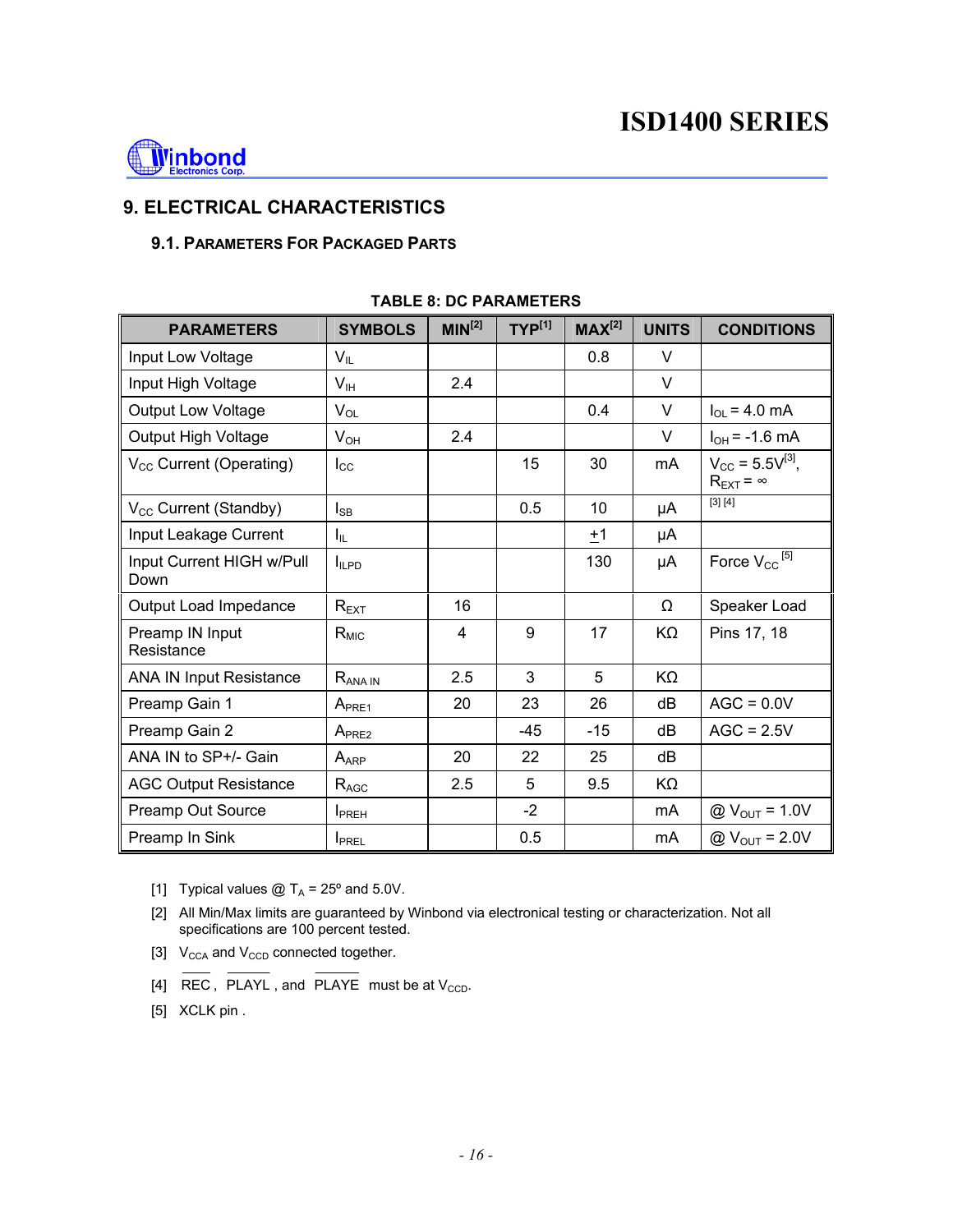

| <b>CHARACTERISTICS</b>    | <b>SYMBOLS</b>           | MIN <sup>[2]</sup> | $TYP^{[1]}$ | $MAX^{[2]}$ | <b>UNITS</b> | <b>CONDITIONS</b>                     |
|---------------------------|--------------------------|--------------------|-------------|-------------|--------------|---------------------------------------|
| <b>Sampling Frequency</b> | $F_S$                    |                    |             | 8.0         |              |                                       |
| <b>ISD1416</b>            |                          |                    |             | 6.4         | kHz          | $[5]$                                 |
| <b>ISD1420</b>            |                          |                    |             |             | kHz          | $[5]$                                 |
| Filter Pass Band          | $F_{CF}$                 |                    |             |             |              |                                       |
| <b>ISD1416</b>            |                          |                    | 3.3         |             | kHz          | 3 dB Roll-Off Point[3][6]             |
| <b>ISD1420</b>            |                          |                    | 2.6         |             | kHz          | 3 dB Roll-Off Point <sup>[3][6]</sup> |
| <b>Record Duration</b>    | $T_{REC}$                |                    |             |             |              |                                       |
| <b>ISD1416</b>            |                          | 16                 |             |             | sec          |                                       |
| <b>ISD1420</b>            |                          | 20                 |             |             | sec          |                                       |
| Playback Duration         | T <sub>PLAY</sub>        |                    |             |             |              |                                       |
| <b>ISD1416</b>            |                          | 16                 |             |             | sec          | $[5]$                                 |
| <b>ISD1420</b>            |                          | 20                 |             |             | sec          | $[5]$                                 |
| RECLED ON Delay           | $T_{LED1}$               |                    | 5           |             | msec         |                                       |
| RECLED OFF Delay          | $T_{LED2}$               | 30                 | 38.9        | 95          | msec         |                                       |
| <b>ISD1416</b>            |                          | 40                 | 48.6        | 110         | msec         |                                       |
| <b>ISD1420</b>            |                          |                    |             |             |              |                                       |
| Address Setup Time        | $T_{\texttt{SET}}$       | 300                |             |             | nsec         |                                       |
| Address Hold Time         | <b>T</b> <sub>HOLD</sub> | $\pmb{0}$          |             |             | nsec         |                                       |
| Record Power-Up Delay     | T <sub>RPUD</sub>        |                    |             |             |              |                                       |
| <b>ISD1416</b>            |                          |                    | 26          |             | msec         |                                       |
| <b>ISD1420</b>            |                          |                    | 32          |             | msec         |                                       |
| Record Power-Down Delay   | T <sub>RPDD</sub>        |                    |             |             |              |                                       |
| <b>ISD1416</b>            |                          |                    | 26          |             | msec         |                                       |
| <b>ISD1420</b>            |                          |                    | 32          |             | msec         |                                       |
| Play Power-Up Delay       | T <sub>PPUD</sub>        |                    |             |             |              |                                       |
| <b>ISD1416</b>            |                          |                    | 26          |             | msec         |                                       |
| <b>ISD1420</b>            |                          |                    | 32          |             | msec         |                                       |
| Play Power-Down Delay     | T <sub>PPDD</sub>        |                    | 6.5         |             |              |                                       |
| <b>ISD1416</b>            |                          |                    | 8.1         |             | msec         |                                       |
| <b>ISD1420</b>            |                          |                    |             |             | msec         |                                       |

#### **TABLE 9: AC PARAMETERS**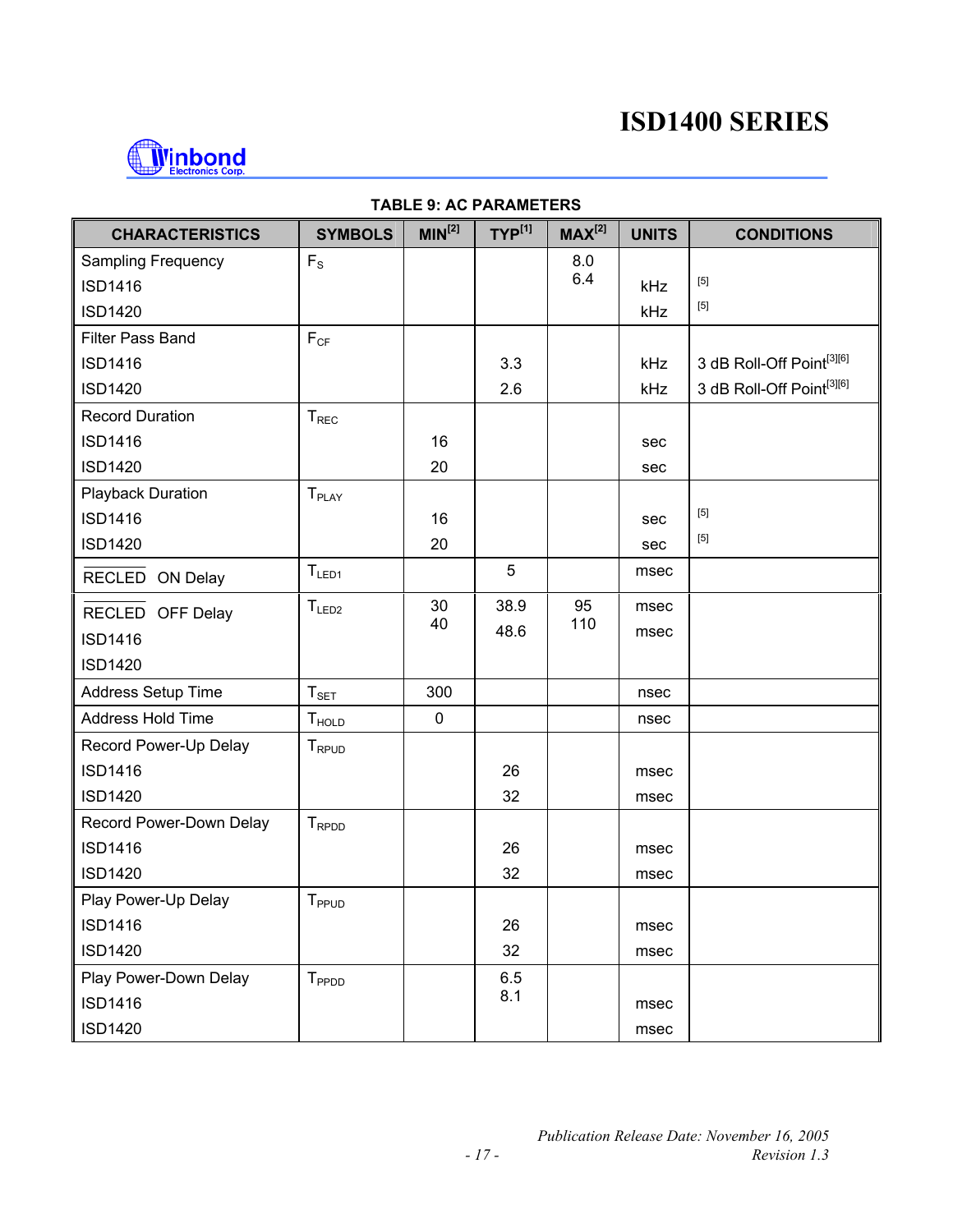

| <b>CHARACTERISTICS</b>           | <b>SYMBOLS</b>   | MIN <sup>[2]</sup> | $TYP^{[1]}$ | $MAX^{[2]}$ | <b>UNITS</b> | <b>CONDITIONS</b>               |
|----------------------------------|------------------|--------------------|-------------|-------------|--------------|---------------------------------|
| <b>EOM</b> Pulse Width           | T <sub>EOM</sub> |                    |             |             |              |                                 |
| <b>ISD1416</b>                   |                  |                    | 12.5        |             | msec         |                                 |
| <b>ISD1420</b>                   |                  |                    | 15.625      |             | msec         |                                 |
| <b>Total Harmonic Distortion</b> | <b>THD</b>       |                    | 1           | 3           | %            | @ 1 kHz                         |
| Speaker Output Power             | $P_{OUT}$        |                    | 12.2        |             | mW           | $R_{\text{FXT}}$ = 16 $\Omega$  |
| Voltage Across Speaker Pins      | $V_{OUT}$        |                    | 1.25        | 2.5         | $V p-p$      | $R_{\text{EXT}}$ = 600 $\Omega$ |
| MIC Input Voltage                | $V_{IN1}$        |                    |             | 20          | mV           | Peak-to-Peak <sup>[5]</sup>     |
| <b>ANA IN Input Voltage</b>      | $V_{IN2}$        |                    |             | 50          | mV           | Peak-to-Peak                    |

Notes:

- [1] Typical values  $@T_A = 25^\circ$  and 5.0V.
- [2] All Min/Max limits are guaranteed by Winbond via electronical testing or characterization. Not all specifications are 100 percent tested.
- [3] Low-frequency cutoff depends upon the value of external capacitors (see Pin Descriptions)
- [4] With 5.1 K  $\Omega$  series resistor at ANA IN.
- [5] Sampling Frequency and playback duration can vary as much as  $\pm 2.25$  percent over the commercial temperature and voltage rangs. It may vary as much as  $+5$  percent over the industrial temperature and voltage ranges. All devices will meet the maximum sampling frequency and minimum playback duration parameters. For greater stability, an external clock can be utilized (see Pin Descriptions)
- [6] Filter specification applies to the anti-aliasing filter and the smoothing filter. Typical Parameter Variation with Voltage and Temperature. This parameter is not checked during production testing and may vary due to process variations and other factors. Therefore, the customer should not rely upon this value for testing purposes.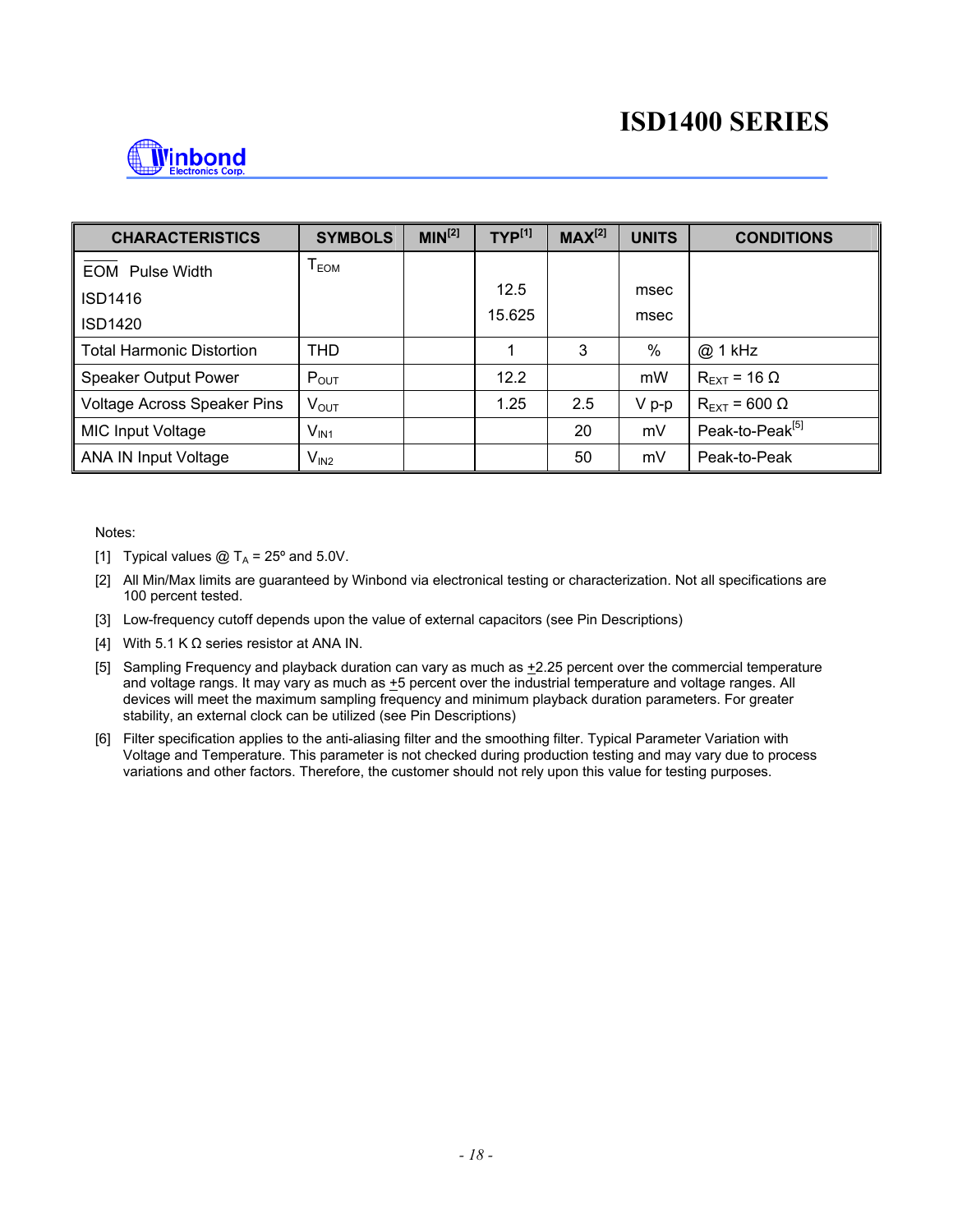## **Winbond**







**Chart 2: Total Harmonic Distortion**



**Chart 4: Oscillator Stability**

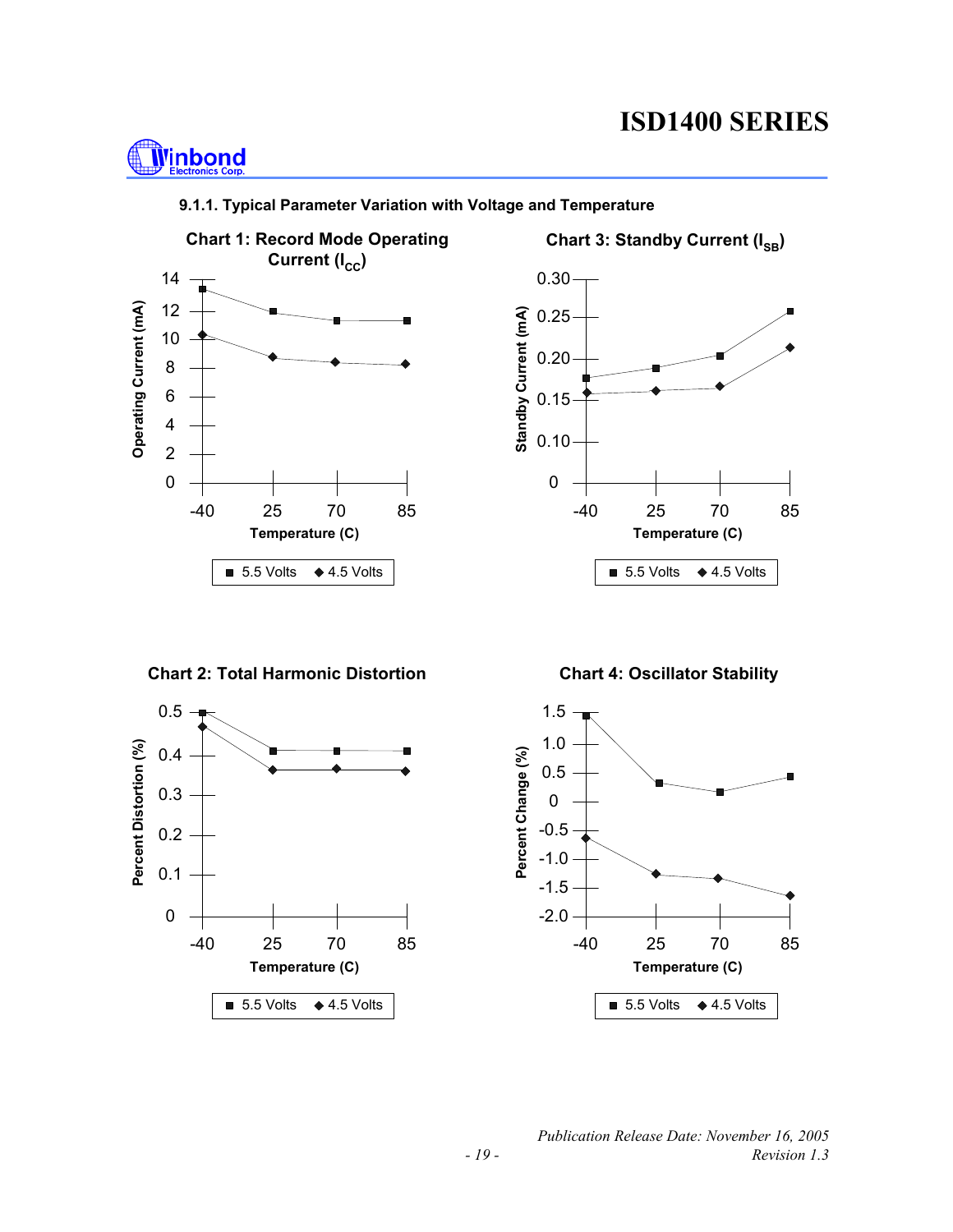

#### **9.2. PARAMETERS FOR DIE**

| <b>PARAMETERS</b>                   | <b>SYMBOLS</b>           | MIN <sup>[2]</sup> | $TYP^{[1]}$ | $MAX^{[2]}$ | <b>UNITS</b> | <b>CONDITIONS</b>                                             |
|-------------------------------------|--------------------------|--------------------|-------------|-------------|--------------|---------------------------------------------------------------|
| Input Low Voltage                   | $V_{IL}$                 |                    |             | 0.8         | V            |                                                               |
| Input High Voltage                  | $V_{\text{IH}}$          | 2.4                |             |             | V            |                                                               |
| <b>Output Low Voltage</b>           | $V_{OL}$                 |                    |             | 0.4         | V            | $I_{OL} = 4.0$ mA                                             |
| Output High Voltage                 | $V_{OH}$                 | 2.4                |             |             | $\vee$       | $I_{OH}$ = -1.6 mA                                            |
| V <sub>cc</sub> Current (Operating) | $I_{\rm CC}$             |                    | 15          | 30          | mA           | $V_{\rm CC}$ = 5.5 $V^{[3]}$ ,<br>$R_{\text{EXT}}$ = $\infty$ |
| V <sub>cc</sub> Current (Standby)   | $I_{\mathsf{SB}}$        |                    | 0.5         | 10          | μA           | [3] [4]                                                       |
| Input Leakage Current               | Ι'n.                     |                    |             | ±1          | μA           |                                                               |
| Input Current HIGH w/Pull<br>Down   | $I_{ILPD}$               |                    |             | 130         | μA           | Force $V_{CC}$ <sup>[5]</sup>                                 |
| Output Load Impedance               | $R_{EXT}$                | 16                 |             |             | Ω            | Speaker Load                                                  |
| Preamp IN Input<br>Resistance       | $R_{MIC}$                | 4                  | 9           | 17          | KΩ           | Pads 17,18                                                    |
| <b>ANA IN Input Resistance</b>      | $R_{ANA IN}$             | 2.5                | 3           | 5           | KΩ           |                                                               |
| Preamp Gain 1                       | A <sub>PRE1</sub>        | 20                 | 23          | 26          | dB           | $AGC = 0.0V$                                                  |
| Preamp Gain 2                       | $A_{PRE2}$               |                    | $-45$       | $-15$       | dB           | $AGC = 2.5V$                                                  |
| ANA IN to SP+/- Gain                | $A_{APP}$                | 20                 | 22          | 25          | dB           |                                                               |
| <b>AGC Output Resistance</b>        | $R_{AGC}$                | 2.5                | 5           | 9.5         | KΩ           |                                                               |
| Preamp Out Source                   | <b>I</b> <sub>PREH</sub> |                    | $-2$        |             | mA           | $@V_{OUT} = 1.0V$                                             |
| Preamp In Sink                      | <b>I</b> PREL            |                    | 0.5         |             | mA           | @ $V_{\text{OUT}} = 2.0 V$                                    |

#### **TABLE 10: DC PARAMETERS**

[1] Typical values  $@T_A = 25^\circ$  and 5.0V.

- [2] All Min/Max limits are guaranteed by Winbond via electronical testing or characterization. Not all specifications are 100 percent tested.
- [3]  $V_{\text{CCA}}$  and  $V_{\text{CCD}}$  connected together.
- [4] REC, PLAYL, and PLAYE must be at  $V_{CCD}$ .

[5] XCLK pin.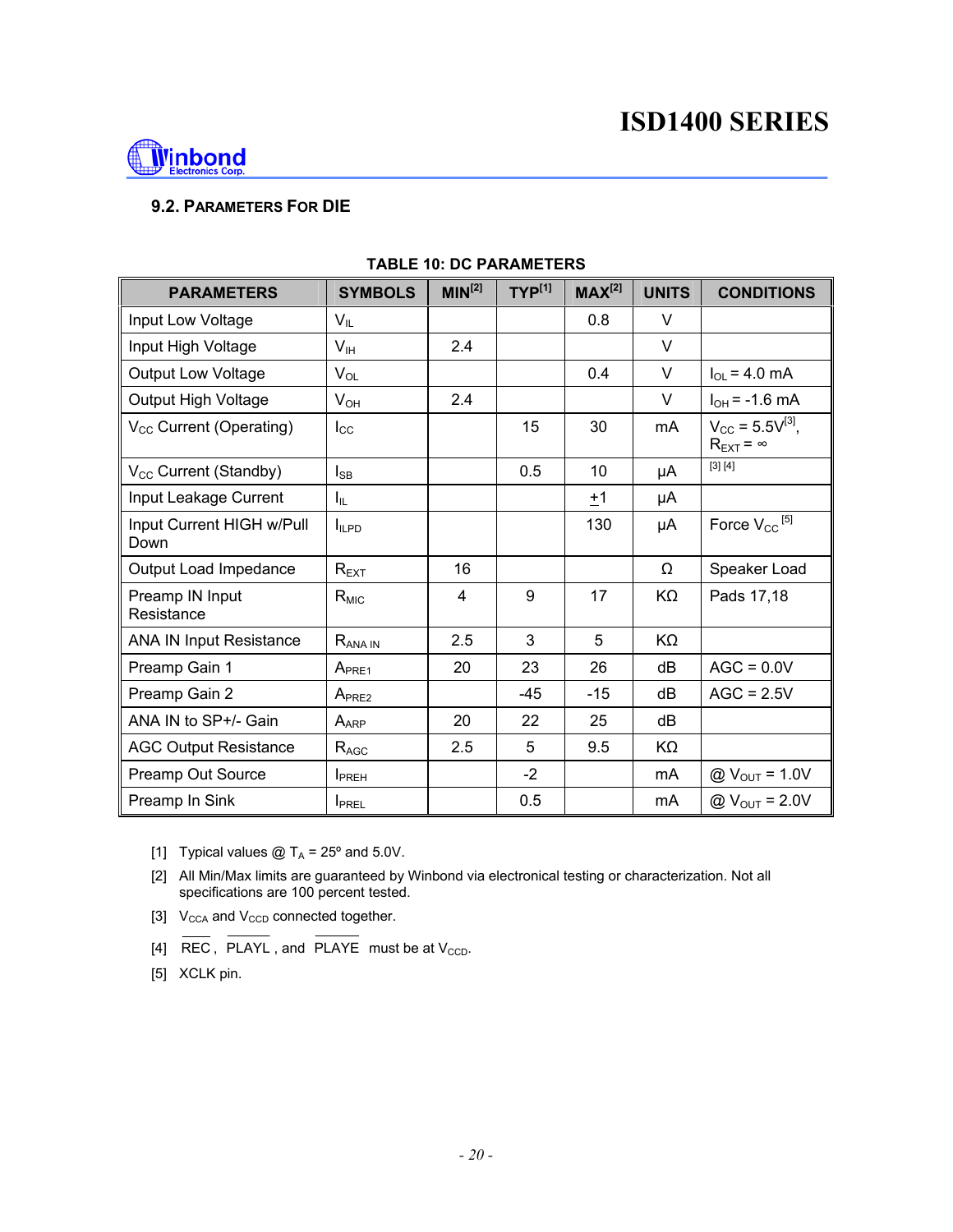

| <b>CHARACTERISTICS</b>    | <b>SYMBOLS</b>    | MIN <sup>[2]</sup> | TYP <sup>[1]</sup> | MAX <sup>[2]</sup> | <b>UNITS</b> | <b>CONDITIONS</b>         |
|---------------------------|-------------------|--------------------|--------------------|--------------------|--------------|---------------------------|
| <b>Sampling Frequency</b> | $F_S$             |                    |                    |                    |              |                           |
| <b>ISD1416</b>            |                   |                    | 8.0                |                    | kHz          | $[5]$                     |
| <b>ISD1420</b>            |                   |                    | 6.4                |                    | kHz          | $[5]$                     |
| Filter Pass Band          | $F_{CF}$          |                    |                    |                    |              |                           |
| <b>ISD1416</b>            |                   |                    | 3.3                |                    | kHz          | 3 dB Roll-Off Point[3][6] |
| <b>ISD1420</b>            |                   |                    | 2.6                |                    | kHz          | 3 dB Roll-Off Point[3][6] |
| <b>Record Duration</b>    | T <sub>REC</sub>  |                    |                    |                    |              |                           |
| <b>ISD1416</b>            |                   | 16                 |                    |                    | sec          |                           |
| <b>ISD1420</b>            |                   | 20                 |                    |                    | sec          |                           |
| <b>Playback Duration</b>  | T <sub>PLAY</sub> |                    |                    |                    |              |                           |
| <b>ISD1416</b>            |                   | 16                 |                    |                    | sec          |                           |
| <b>ISD1420</b>            |                   | 20                 |                    |                    | sec          |                           |
| RECLED ON Delay           | $T_{LED1}$        |                    | 5                  |                    | msec         |                           |
| RECLED OFF Delay          | $T_{LED2}$        |                    |                    |                    |              |                           |
| <b>ISD1416</b>            |                   | 30                 | 38.9               | 95                 | msec         |                           |
| <b>ISD1420</b>            |                   | 40                 | 48.6               | 110                | msec         |                           |
| Address Setup Time        | $T_{\text{SET}}$  | 300                |                    |                    | nsec         |                           |
| Address Hold Time         | T <sub>HOLD</sub> | $\pmb{0}$          |                    |                    | nsec         |                           |
| Power-Up Delay            | T <sub>RPUD</sub> |                    |                    |                    |              |                           |
| <b>ISD1416</b>            |                   |                    | 26                 |                    | msec         |                           |
| <b>ISD1420</b>            |                   |                    | 32                 |                    | msec         |                           |
| PD Pulse Width (Record)   | T <sub>RPUD</sub> |                    |                    |                    |              |                           |
| <b>ISD1416</b>            |                   |                    | 26                 |                    | msec         |                           |
| <b>ISD1420</b>            |                   |                    | 32                 |                    | msec         |                           |
| PD Pulse Width (Play)     | T <sub>PPUD</sub> |                    |                    |                    |              |                           |
| <b>ISD1416</b>            |                   |                    | 6.5                |                    | msec         |                           |
| <b>ISD1420</b>            |                   |                    | 8.1                |                    | msec         |                           |
| Play Power-Down Delay     | T <sub>PPDD</sub> |                    |                    |                    |              |                           |
| <b>ISD1416</b>            |                   |                    | 6.5                |                    | msec         |                           |
| <b>ISD1420</b>            |                   |                    | 8.1                |                    | msec         |                           |

#### **TABLE 11: AC PARAMETERS**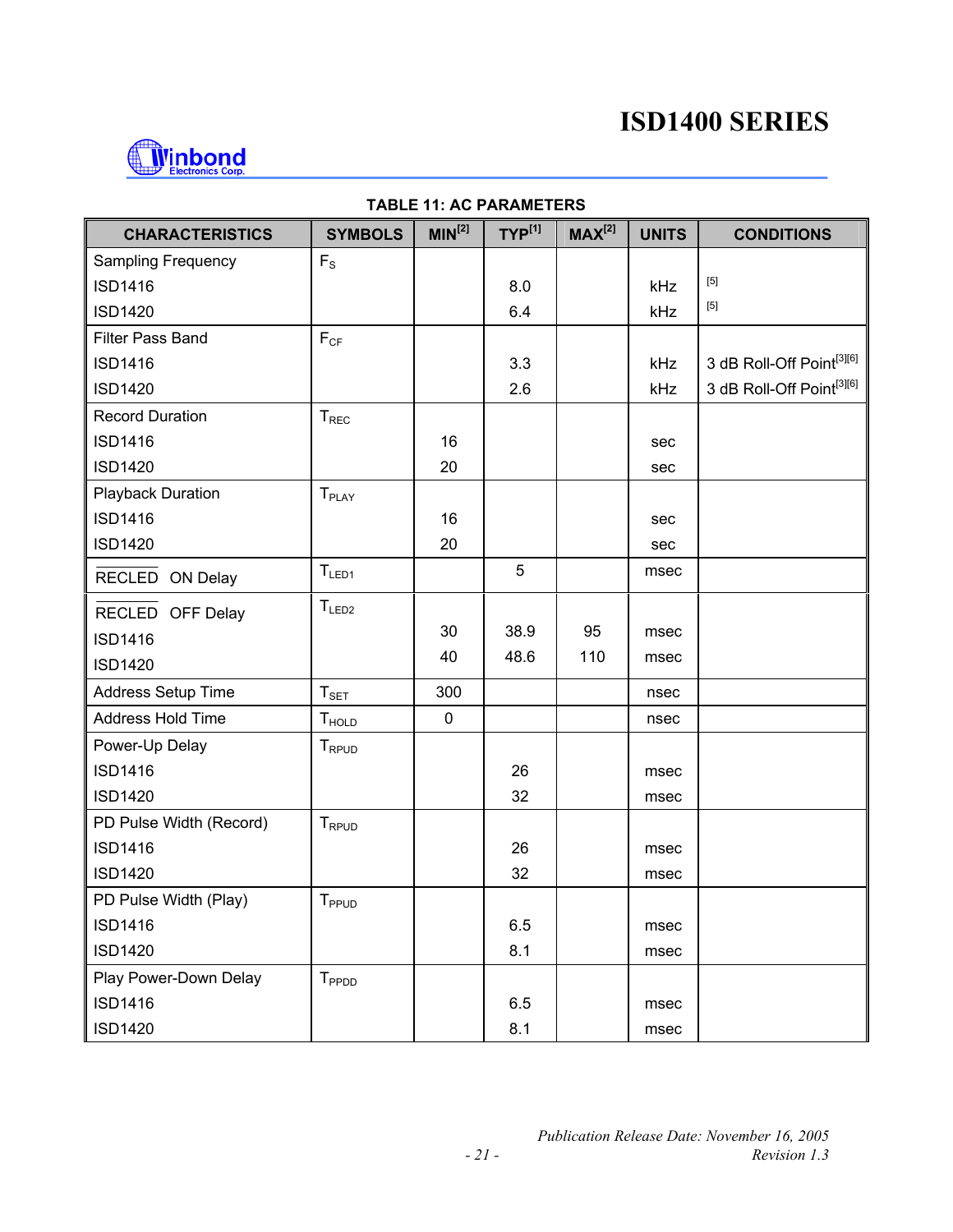

| <b>CHARACTERISTICS</b>           | <b>SYMBOLS</b>          | $MIN^{[2]}$ | $TYP^{[1]}$ | $MAX^{[2]}$ | <b>UNITS</b> | <b>CONDITIONS</b>                    |
|----------------------------------|-------------------------|-------------|-------------|-------------|--------------|--------------------------------------|
| <b>EOM</b> Pulse Width           | ${\mathsf T}_{\sf EOM}$ |             |             |             |              |                                      |
| ISD1416                          |                         |             | 12.5        |             | msec         |                                      |
| ISD1420                          |                         |             | 15.625      |             | msec         |                                      |
| <b>Total Harmonic Distortion</b> | <b>THD</b>              |             | 1           | 3           | %            | @ 1 kHz                              |
| <b>Speaker Output Power</b>      | $P_{OUT}$               |             | 12.2        |             | mW           | $R_{\text{EXT}}$ = 16 $\Omega^{[4]}$ |
| Voltage Across Speaker Pins      | $V_{\text{OUT}}$        |             | 1.25        | 2.5         | $V p-p$      | $R_{\text{EXT}}$ = 600 $\Omega$      |
| <b>MIC Input Voltage</b>         | $V_{IN1}$               |             |             | 20          | mV           | Peak-to-Peak <sup>[4]</sup>          |
| <b>ANA IN Input Voltage</b>      | $V_{IN2}$               |             |             | 50          | mV           | Peak-to-Peak                         |

Notes:

- [1] Typical values  $@T_A = 25^\circ$  and 5.0V.
- [2] All Min/Max limits are guaranteed by Winbond via electronical testing or characterization. Not all specifications are 100 percent tested.
- [3] Low-frequency cutoff depends upon the value of external capacitors (see Pin Descriptions)
- [4] With 5.1 K  $\Omega$  series resistor at ANA IN.
- [5] Sampling Frequency and playback duration can vary as much as  $\pm 2.25$  percent over the commercial temperature and voltage rangs. It may vary as much as  $+5$  percent over the industrial temperature and voltage ranges. All devices will meet the maximum sampling frequency and minimum playback duration parameters. For greater stability, an external clock can be utilized (see Pin Descriptions)
- [6] Filter specification applies to the anti-aliasing filter and the smoothing filter. Typical Parameter Variation with Voltage and Temperature. This parameter is not checked during production testing and may vary due to process variations and other factors. Therefore, the customer should not rely upon this value for testing purposes.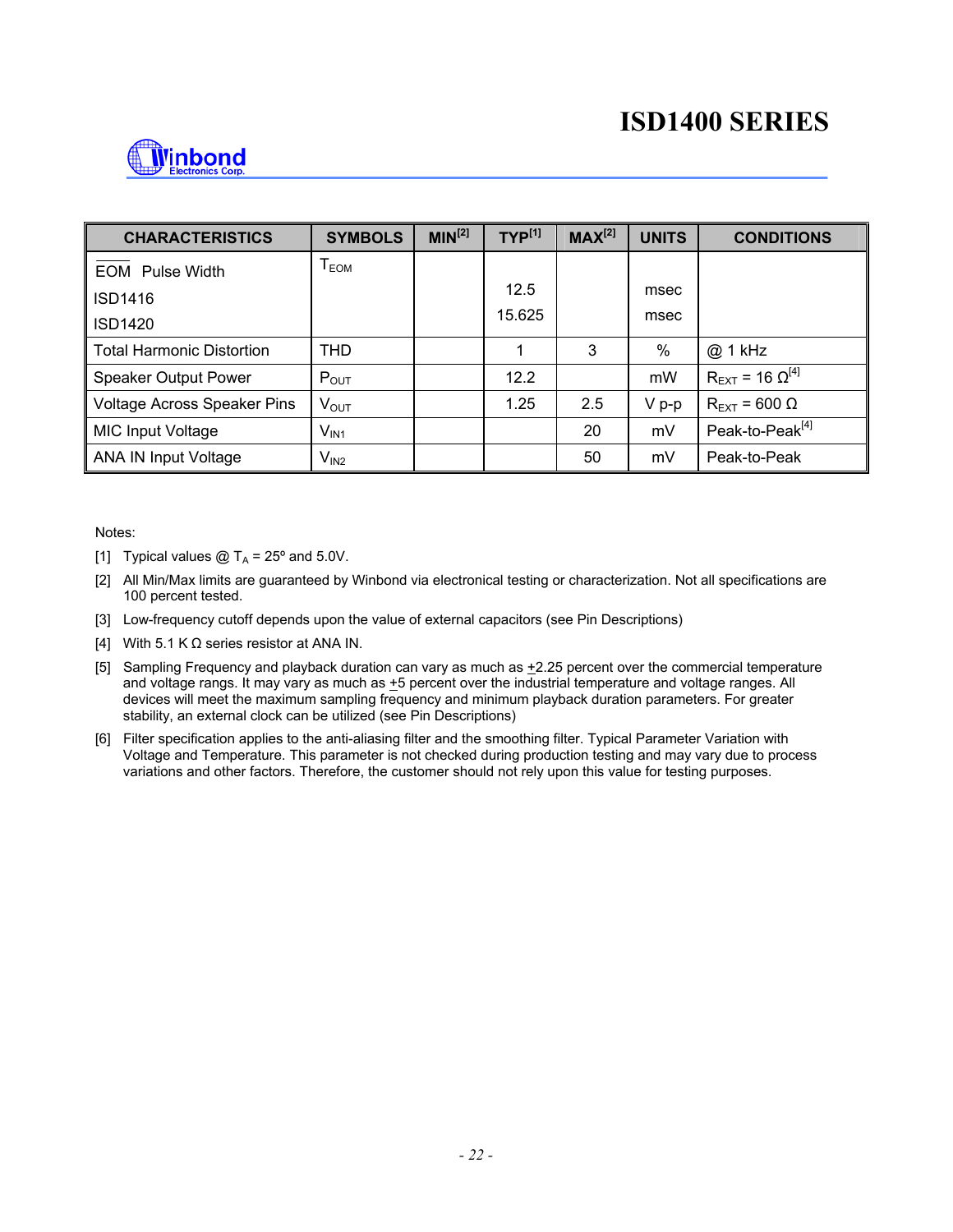## **Winbond**







**Chart 6: Total Harmonic Distortion**



**Chart 8: Oscillator Stability**

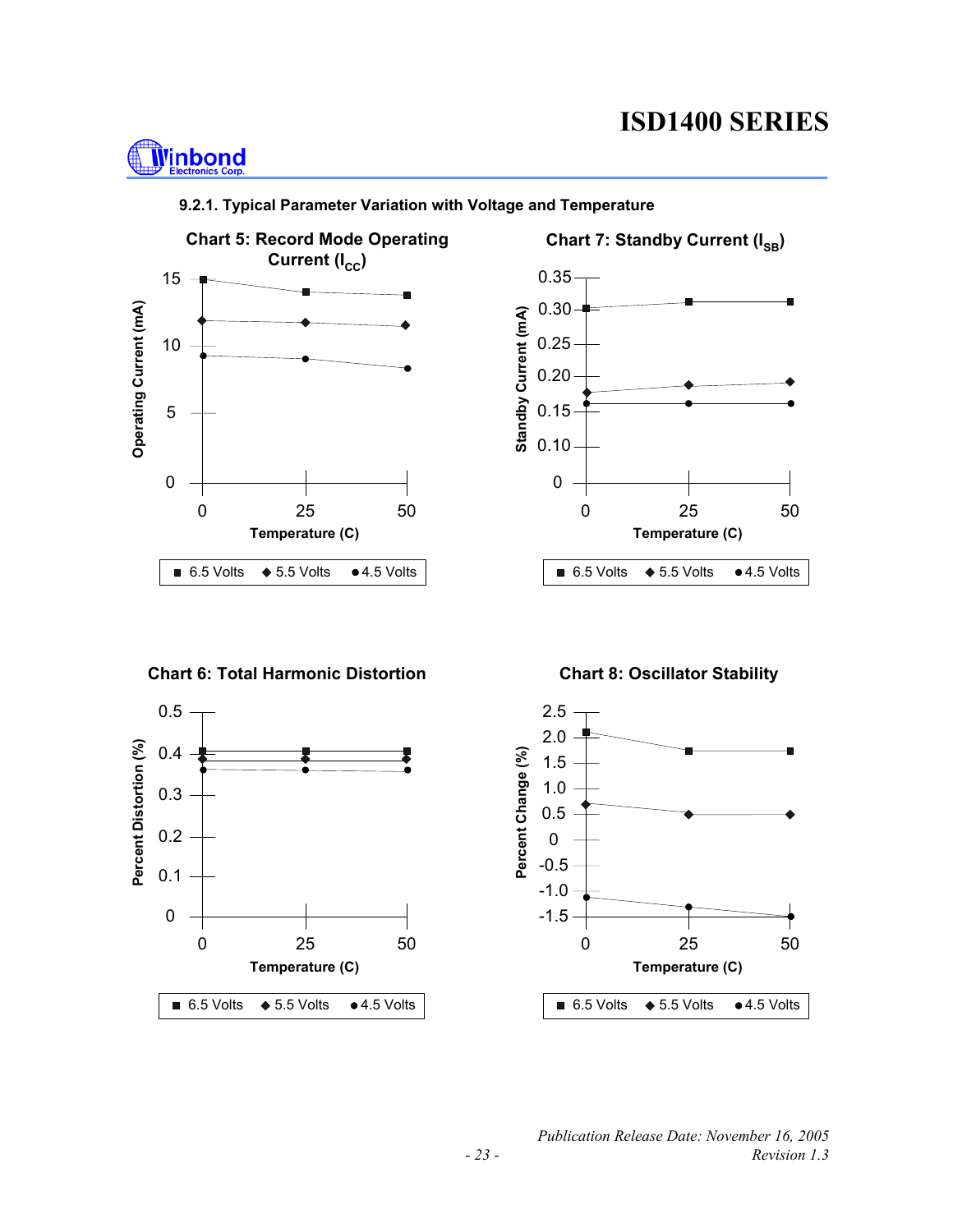

#### **10. TYPICAL APPLICATION CIRCUIT**



**FIGURE 5: DESIGN SCHEMATIC**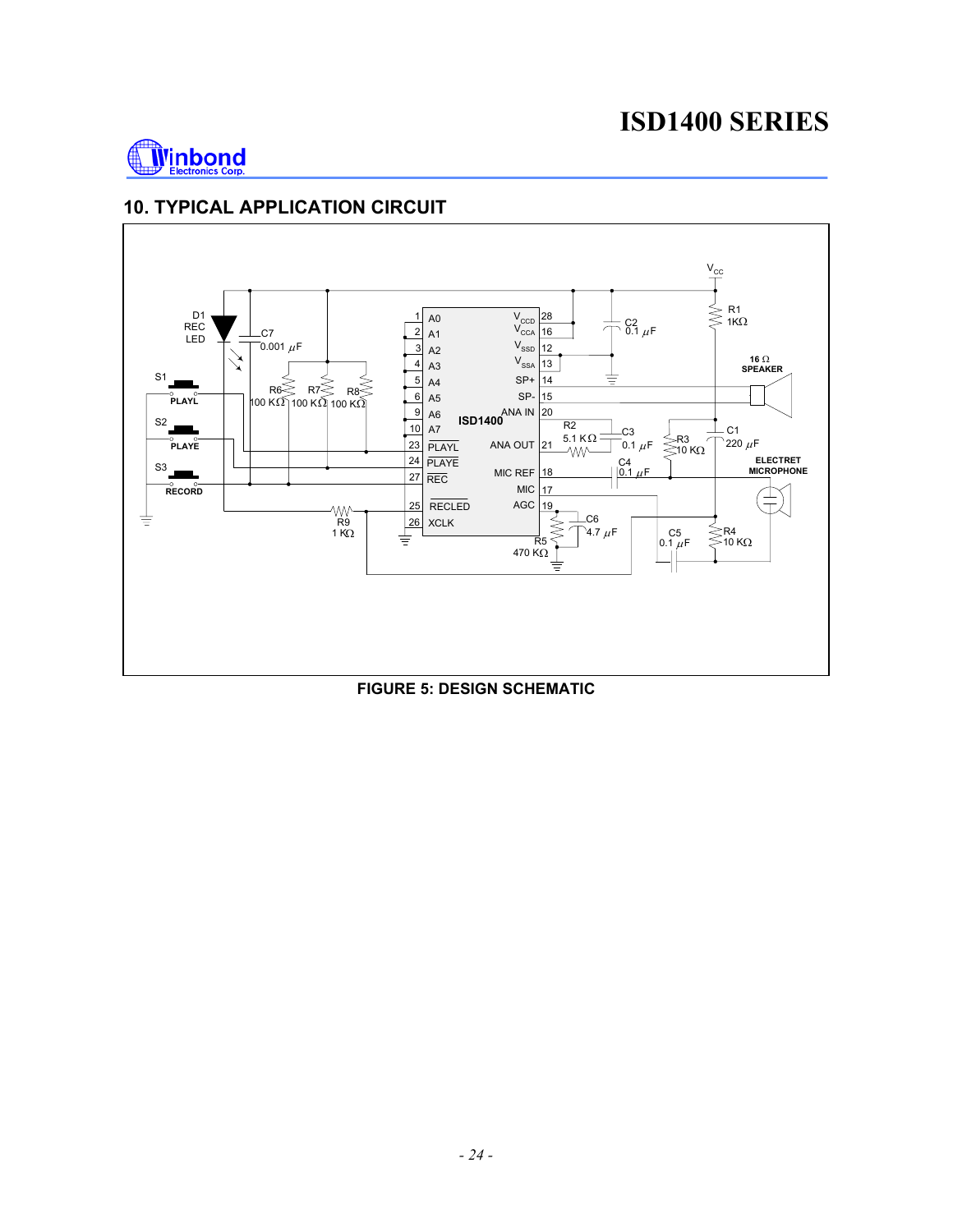

#### **Functional Description Example**

The following operating examples demonstrate the functionality of the ISD1400 series.

1. Record a message:

Pulling the REC signal LOW initiates a record cycle from current location. When REC is held LOW, the recording continues. Until the memory array is filled up or when REC is pulled HIGH, recording ceases. An EOM marker is written at the end of message. Then the device will automatically power down.

2. Edge-activated playback:

| Pulling the PLAYE signal LOW initiates a playback cycle from the beginning of the message                                                                                          |  |  |  |  |  |
|------------------------------------------------------------------------------------------------------------------------------------------------------------------------------------|--|--|--|--|--|
| until the entire message is played. The rising edge of PLAYE has no effect on operation.<br>When the EOM marker is encountered, the device automatically powers down. A subsequent |  |  |  |  |  |
| falling edge on PLAYE initiates a new playback operation from the beginning of the<br>message.                                                                                     |  |  |  |  |  |

3. Level-activated playback:

Holding the PLAYL signal LOW initiates a playback cycle from the beginning of the message, until PLAYL is pulled HIGH or when the EOM marker is encountered, playback operation stops and the device automatically powers down.

4. Record (interrupting playback).

The REC signal takes precedence over playback operation. Holding REC LOW initiates a new record operation from current location, regardless of any current operation in progress.

5. RECLED operation.

During record, the RECLED output pin provides an active-LOW signal, which can be used to

drive an LED as a "record-in-progress" indicator. It returns to a HIGH state when the REC pin is pulled HIGH or when the recording is completed due to the memory being filled. However, during playback, this pin also pulses LOW to indicate an EOM at the end of a message.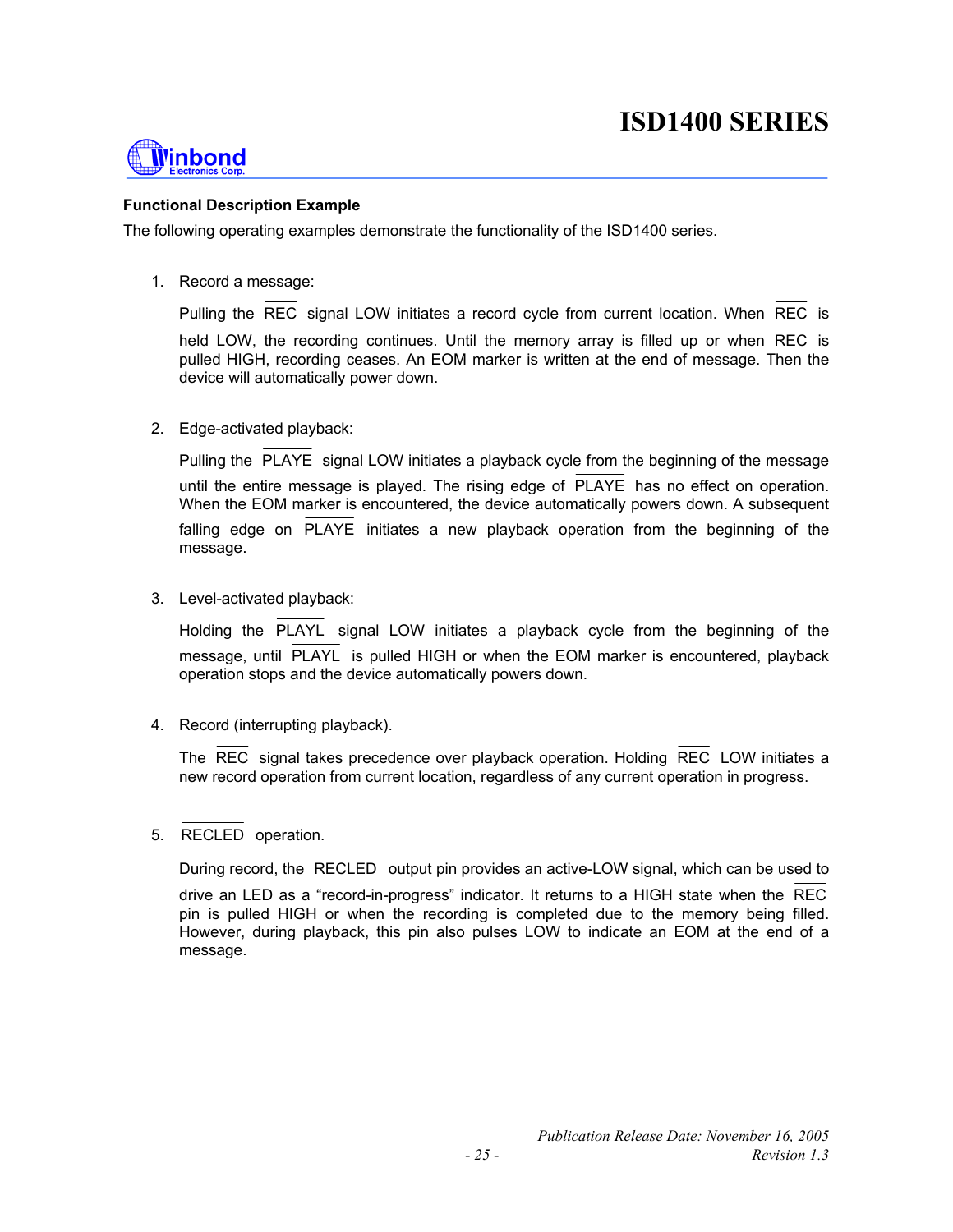

#### **Applications Note**

Some users may experience an unexpected recording taking place when their circuit is powered up,

or the batteries are changed and  $V_{CC}$  rises faster than REC. This undesired recording prevents playback of the previously recorded message. A spurious End Of Message (EOM) marker appears at the very beginning of the memory, preventing access to the original message, and nothing is played.

To prevent this occurrence, place a capacitor (approx. 0.001 µF) between the control pin (REC ) and  $V_{\text{CC}}$ . This pulls the control pin voltage up with  $V_{\text{CC}}$  as it rises. Once the voltage is HIGH, the pull-up device will keep the pin HIGH until intentionally pulled LOW, preventing the false EOM marker.

Since this anomaly depends on factors such as the capacitance of the user's printed circuit board, not all circuit designs will exhibit the spurious marker. However, it is recommended that the capacitor is included for design reliability. A more detailed explanation and resolution of this occurrence is described in Application Information.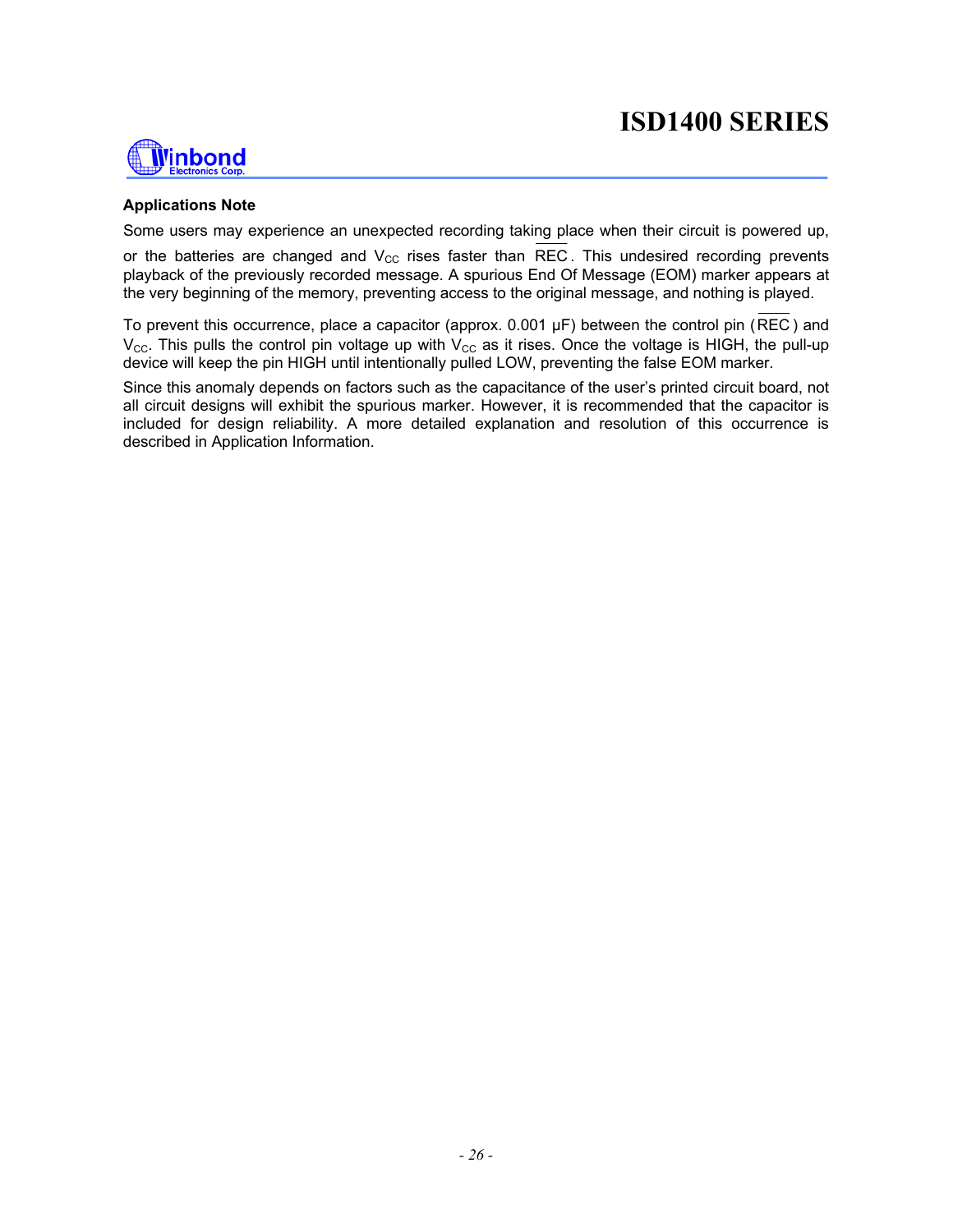

### **11. PACKAGE DRAWING AND DIMENSIONS**

#### **11.1. 28-LEAD 300 MIL PLASTIC SMALL OUTLINE IC (SOIC)**



|   |            | <b>INCHES</b> |            | <b>MILLIMETERS</b> |            |            |  |
|---|------------|---------------|------------|--------------------|------------|------------|--|
|   | <b>Min</b> | <b>Nom</b>    | <b>Max</b> | <b>Min</b>         | <b>Nom</b> | <b>Max</b> |  |
| A | 0.701      | 0.706         | 0.711      | 17.81              | 17.93      | 18.06      |  |
| B | 0.097      | 0.101         | 0.104      | 2.46               | 2.56       | 2.64       |  |
| C | 0.292      | 0.296         | 0.299      | 7.42               | 7.52       | 7.59       |  |
| D | 0.005      | 0.009         | 0.0115     | 0.127              | 0.22       | 0.29       |  |
| E | 0.014      | 0.016         | 0.019      | 0.35               | 0.41       | 0.48       |  |
| F |            | 0.050         |            |                    | 1.27       |            |  |
| G | 0.400      | 0.406         | 0.410      | 10.16              | 10.31      | 10.41      |  |
| н | 0.024      | 0.032         | 0.040      | 0.61               | 0.81       | 1.02       |  |

Note: Lead coplanarity to be within 0.004 inches.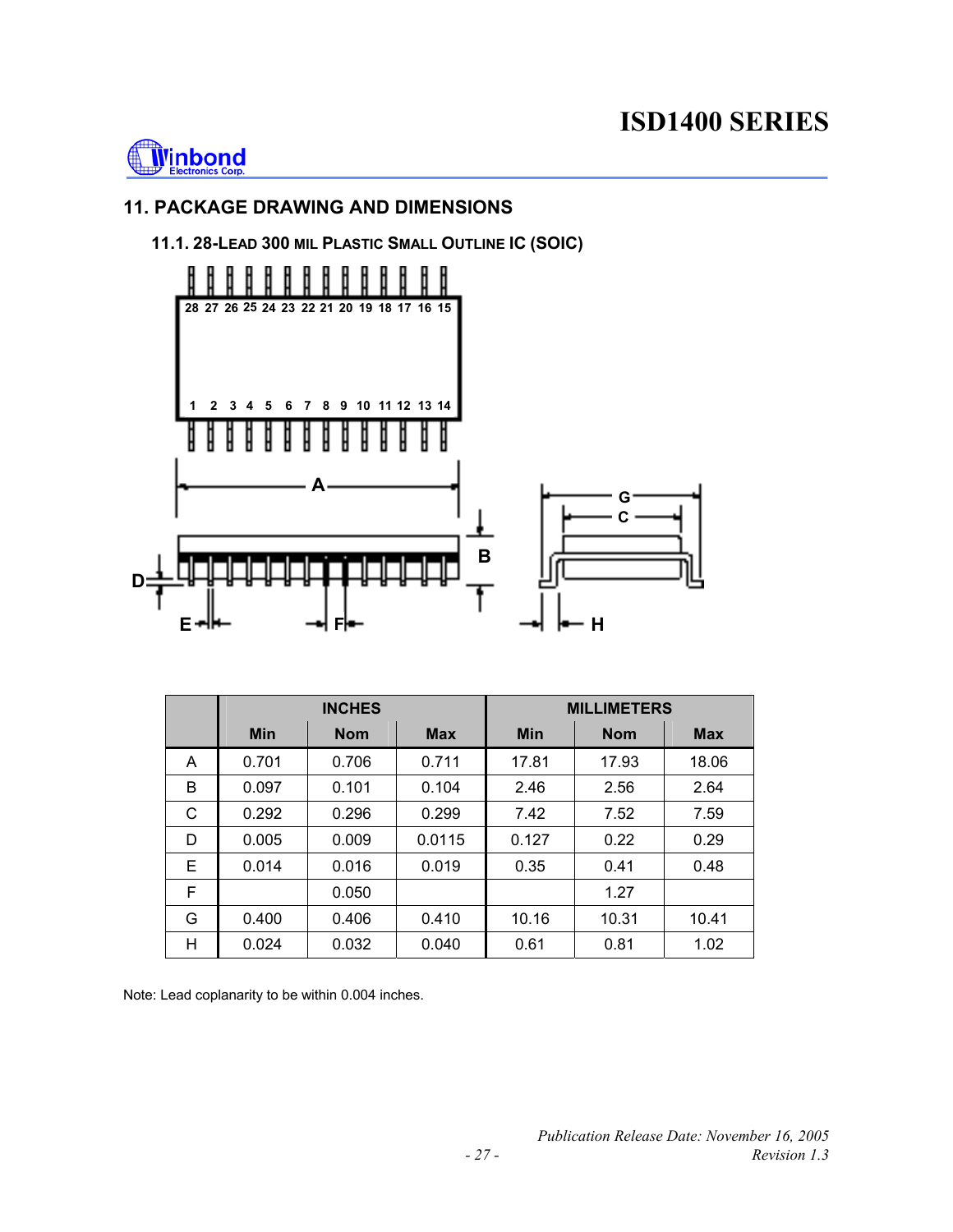

#### **11.2. 28-LEAD 600 MIL PLASTIC DUAL INLINE PACKAGE (PDIP)**



|                |             | <b>INCHES</b> |              | <b>MILLIMETERS</b> |            |              |  |
|----------------|-------------|---------------|--------------|--------------------|------------|--------------|--|
|                | Min         | <b>Nom</b>    | <b>Max</b>   | Min                | <b>Nom</b> | <b>Max</b>   |  |
| A              | 1.445       | 1.450         | 1.455        | 36.70              | 36.83      | 36.96        |  |
| <b>B1</b>      |             | 0.150         |              |                    | 3.81       |              |  |
| <b>B2</b>      | 0.065       | 0.070         | 0.075        | 1.65               | 1.78       | 1.91         |  |
| C <sub>1</sub> | 0.600       |               | 0.625        | 15.24              |            | 15.88        |  |
| C <sub>2</sub> | 0.530       | 0.540         | 0.550        | 13.46              | 13.72      | 13.97        |  |
| D              |             |               | 0.19         |                    |            | 4.83         |  |
| D <sub>1</sub> | 0.015       |               |              | 0.38               |            |              |  |
| E              | 0.125       |               | 0.135        | 3.18               |            | 3.43         |  |
| F              | 0.015       | 0.018         | 0.022        | 0.38               | 0.46       | 0.56         |  |
| G              | 0.055       | 0.060         | 0.065        | 1.40               | 1.52       | 1.62         |  |
| H              |             | 0.100         |              |                    | 2.54       |              |  |
| J              | 0.008       | 0.010         | 0.012        | 0.20               | 0.25       | 0.30         |  |
| S              | 0.070       | 0.075         | 0.080        | 1.78               | 1.91       | 2.03         |  |
| q              | $0^{\circ}$ |               | $15^{\circ}$ | $0^{\circ}$        |            | $15^{\circ}$ |  |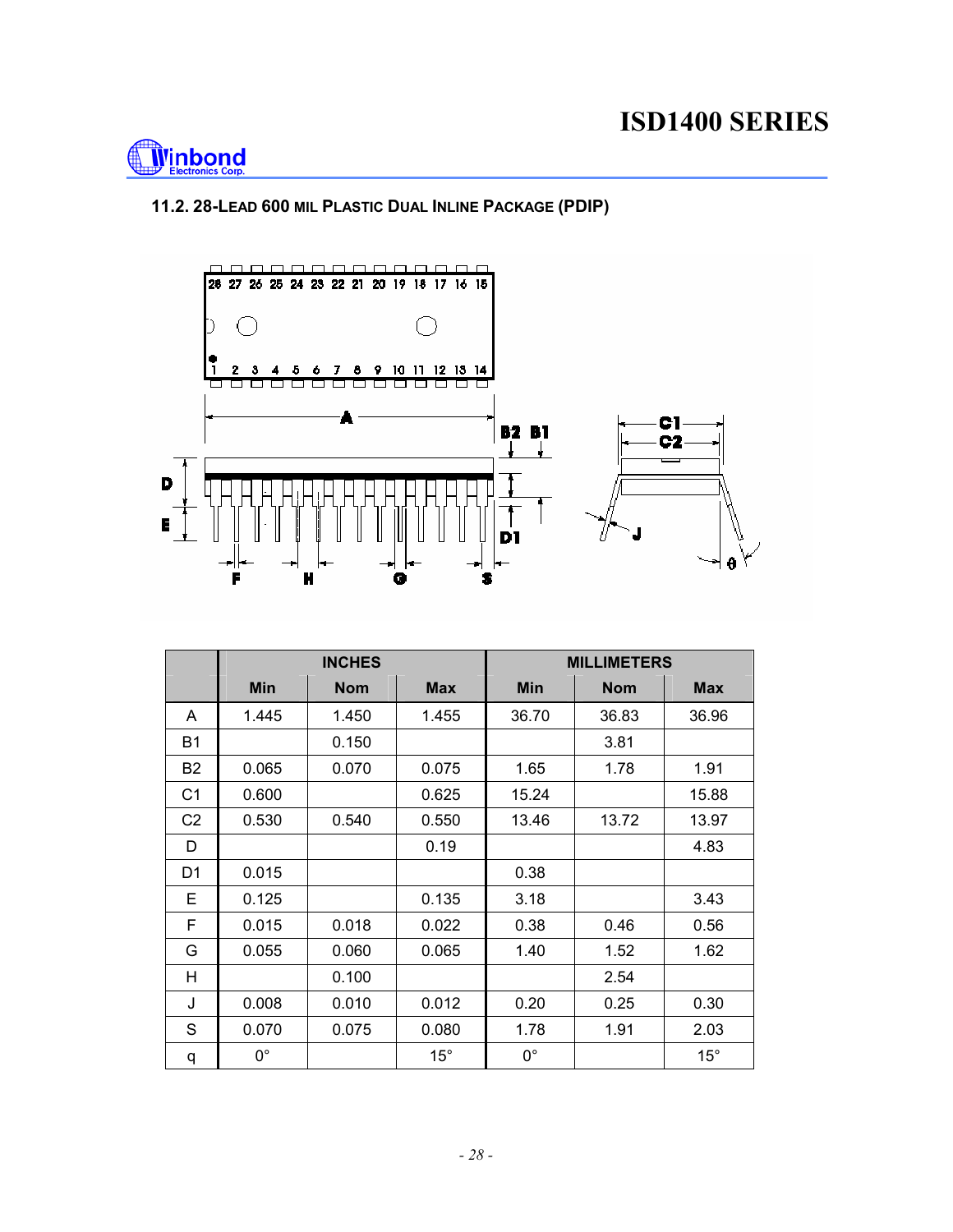

#### **11.3. DIE PHYSICAL LAYOUT [1]**



Notes:

[1] The backside of die is internally connected to V<sub>SS</sub>. It **MUST NOT** be connected to any other potential or damage may occur.

[2] Die thickness is subject to change, please contact Winbond factory for status and availability.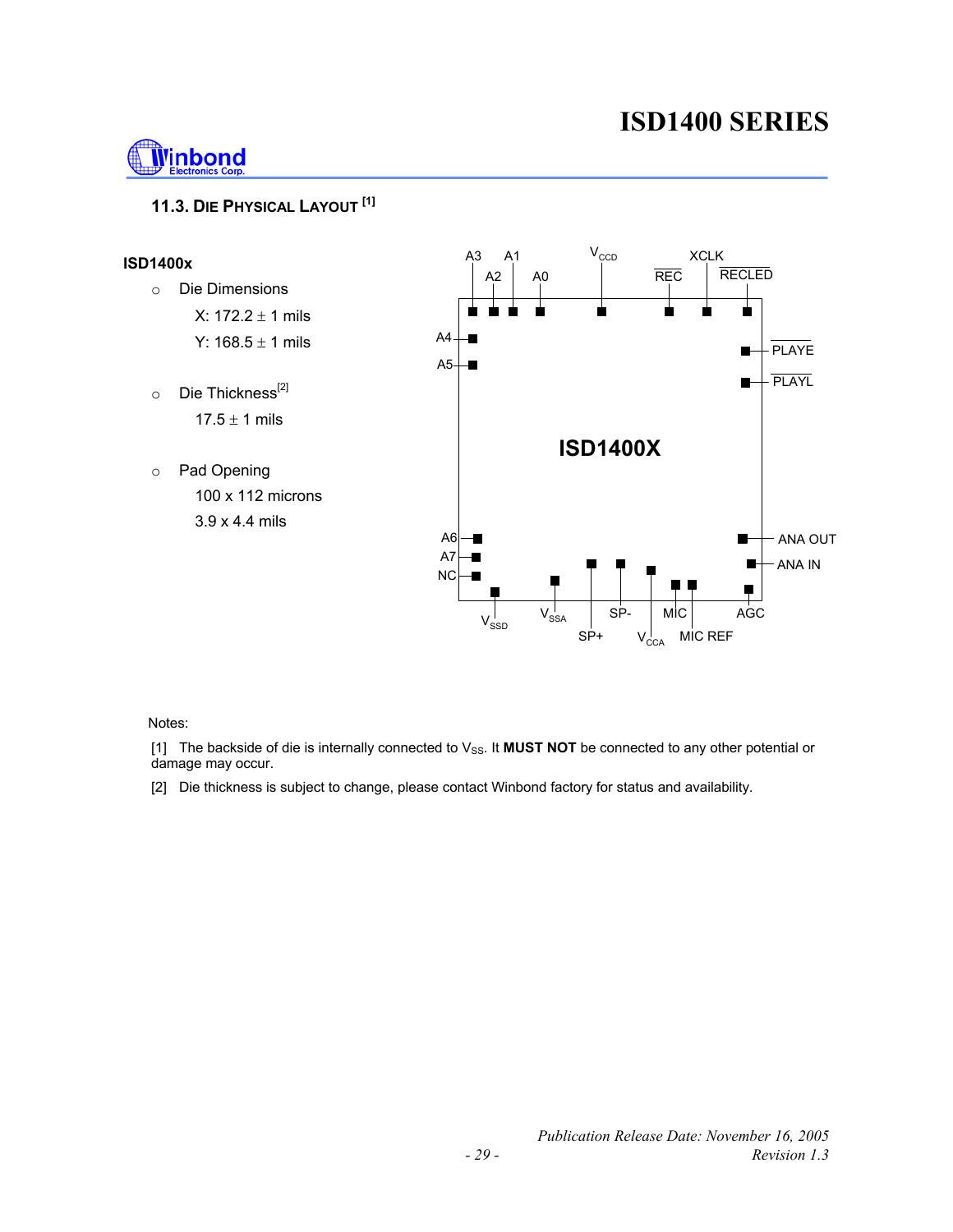

#### **ISD1400 SERIES PAD DESIGNATIONS**

(with respect to die center)

| Pad                                     | <b>Pad Name</b>               | $X$ Axis ( $\mu$ m) | Y Axis (µm) |
|-----------------------------------------|-------------------------------|---------------------|-------------|
| A <sub>0</sub>                          | Address 0                     | $-1332.5$           | 1973.8      |
| A <sub>1</sub>                          | Address 1                     | $-1628.9$           | 1973.8      |
| A2                                      | Address <sub>2</sub>          | $-1808.9$           | 1973.8      |
| A <sub>3</sub>                          | Address 3                     | $-2014.1$           | 1910.2      |
| A4                                      | Address 4                     | $-2014.1$           | 1722.6      |
| A <sub>5</sub>                          | Address 5                     | $-2014.1$           | 1519.8      |
| A <sub>6</sub>                          | Address 6                     | $-2014.1$           | $-1214.6$   |
| A7                                      | Address 7                     | $-2014.1$           | $-1399.8$   |
| <b>NC</b>                               | No Connect                    | $-2014.1$           | $-1745.4$   |
| $V_{\text{SSD}}$                        | <b>Digital Ground</b>         | $-1894.1$           | $-1971.8$   |
| $V_{SSA}$                               | Analog Ground                 |                     | $-1971.8$   |
| SP+                                     | Speaker Output +              |                     | $-1896.6$   |
| SP-                                     | Speaker Output -              | 411.9               | $-1896.6$   |
| $V_{\text{CCA}}$                        | Analog Power Supply           | 779.5               | $-1936.2$   |
| <b>MIC</b>                              | Microphone Input              | 991.5               | $-1973.8$   |
| MIC REF                                 | Microphone Reference          | 1168.7              | $-1973.8$   |
| <b>AGC</b>                              | <b>Automatic Gain Control</b> | 1977.9              | $-1910.6$   |
| <b>ANA IN</b>                           | Analog Input                  | 2005.1              | $-1580.2$   |
| ANA OUT                                 | Analog Output                 | 1990.7              | $-1379.0$   |
| <b>PLAYL</b>                            | Level-Activated Playback      | 2013.9              | 1608.6      |
| Edge-Activated Playback<br><b>PLAYE</b> |                               | 2013.9              | 1777.0      |
| <b>RECLED</b>                           | Record LED Output             |                     | 1971.8      |
| <b>XCLK</b>                             | <b>External Clock</b>         | 1580.7              | 1973.8      |
| <b>REC</b>                              | Record                        | 752.3               | 1973.8      |
| $V_{CCD}$                               | <b>Digital Power Supply</b>   | $-48.5$             | 1929.4      |

Note: Die dimensions and pad positions may be subjected to change. Please contact Winbond Sales Offices or Representatives to verify current or future specifications.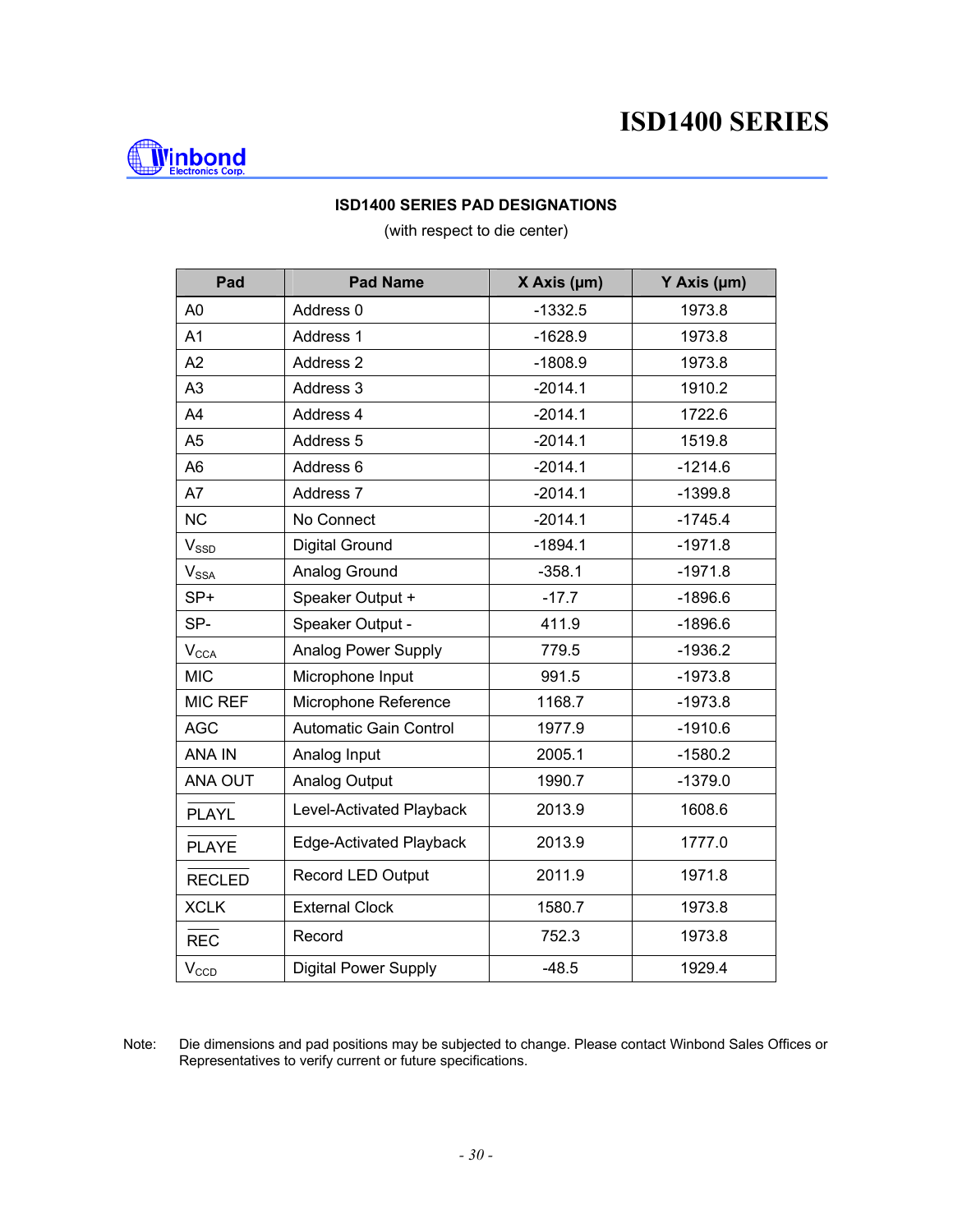

#### **12. ORDERING INFORMATION**

#### **Product Number Descriptor Key**



When ordering the devices, please refer to the following valid order numbers. For the shaded part numbers, please contact the local Winbond Sales Representatives for availability information.

| <b>Type</b>   | <b>Duration</b> | 16-Second         |                 | 20-Second              |                   |
|---------------|-----------------|-------------------|-----------------|------------------------|-------------------|
|               | Package         | Part#             | Order#          | Part#                  | Order#            |
|               | <b>Die</b>      | ISD1416X C5006    | 11416X5006      | ISD1420X C5006         | 11420X5006        |
|               | <b>PDIP</b>     | ISD1416P C5006    | I1416P5006      | <b>ISD1420P C5006</b>  | I1420P5006        |
| <b>Leaded</b> |                 | ISD1416PI C5006   | I1416PI5006     | ISD1420PI C5006        | 11420PI5006       |
|               | <b>SOIC</b>     | ISD1416S C5006    | I1416S5006      | ISD1420S C5006         | <b>I1420S5006</b> |
|               |                 | ISD1416SI C5006   | 11416SI5006     | <b>ISD1420SI C5006</b> | 11420SI5006       |
|               | <b>PDIP</b>     | <b>ISD1416PY</b>  | 11416PY         | ISD1420PY              | <b>I1420PY</b>    |
| Lead-Free     |                 | ISD1416PYI        | 11416PYI        | ISD1420PYI             | <b>I1420PYI</b>   |
|               | <b>SOIC</b>     | <b>ISD1416SY</b>  | 11416SY         | <b>ISD1420SY</b>       | <b>I1420SY</b>    |
|               |                 | <b>ISD1416SYI</b> | <b>I1416SYI</b> | <b>ISD1420SYI</b>      | <b>I1420SYI</b>   |

**For the latest product information, access Winbond's worldwide website at http://www.winbond-usa.com**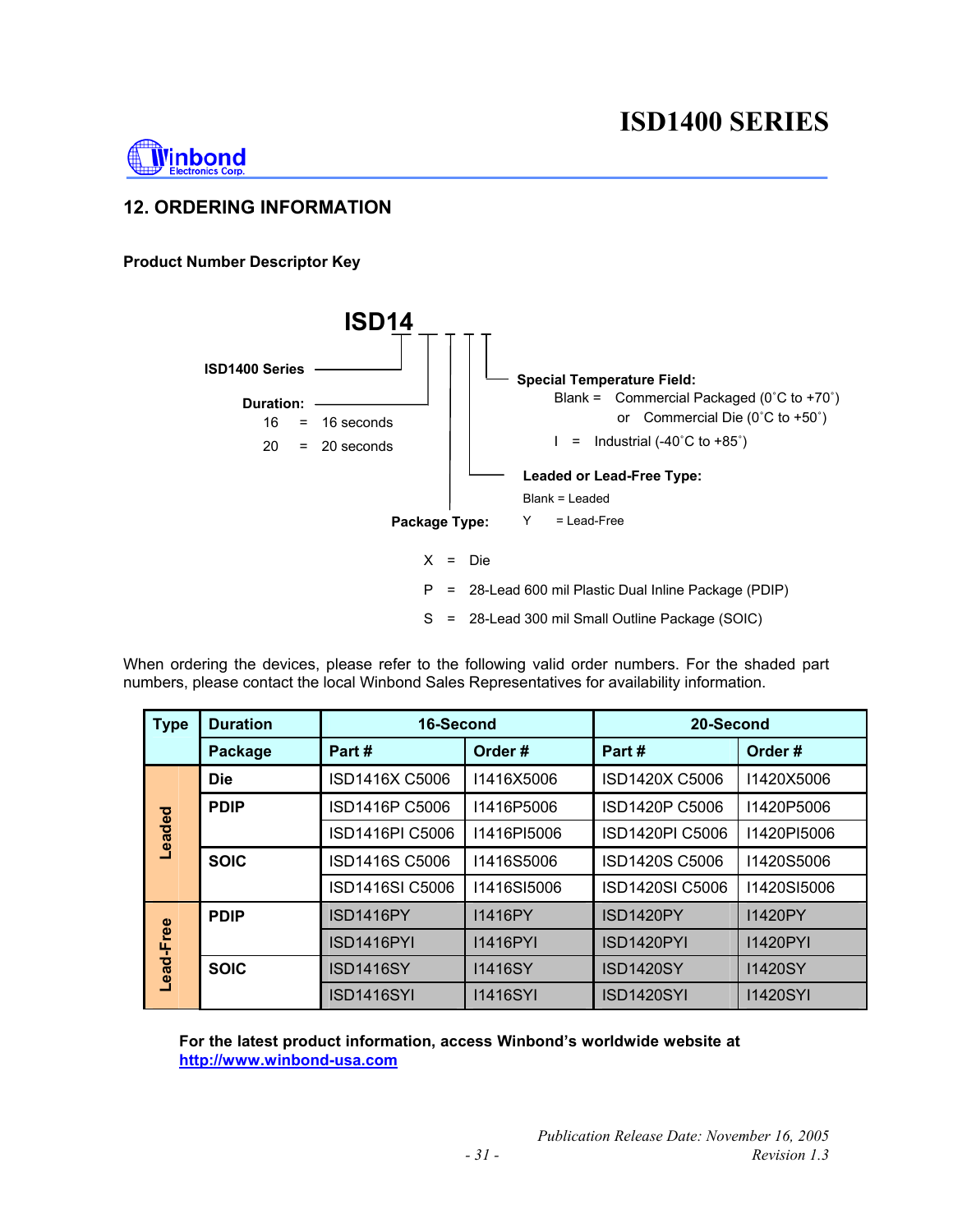

#### **13. VERSION HISTORY**

| <b>VERSION</b> | <b>DATE</b> | <b>DESCRIPTION</b>                                           |  |  |  |
|----------------|-------------|--------------------------------------------------------------|--|--|--|
| $\mathbf 0$    | Before 2004 | Initial issue.                                               |  |  |  |
| 1.0            | March 2004  | Reformat the document.                                       |  |  |  |
|                |             | Revise footnote for Filter Passband in Tables 1, 9 & 11.     |  |  |  |
|                |             | Revise Functional Description Example section.               |  |  |  |
|                |             | Revise die picture.                                          |  |  |  |
|                |             | Revise ordering information.                                 |  |  |  |
| 1.1            | Apr 2005    | Revise the disclaim section.                                 |  |  |  |
| 1.2            | Jun 2005    | Revise the part number for I1420 device in Ordering section. |  |  |  |
| 1.3            | Nov 2005    | Add Pb-free info                                             |  |  |  |